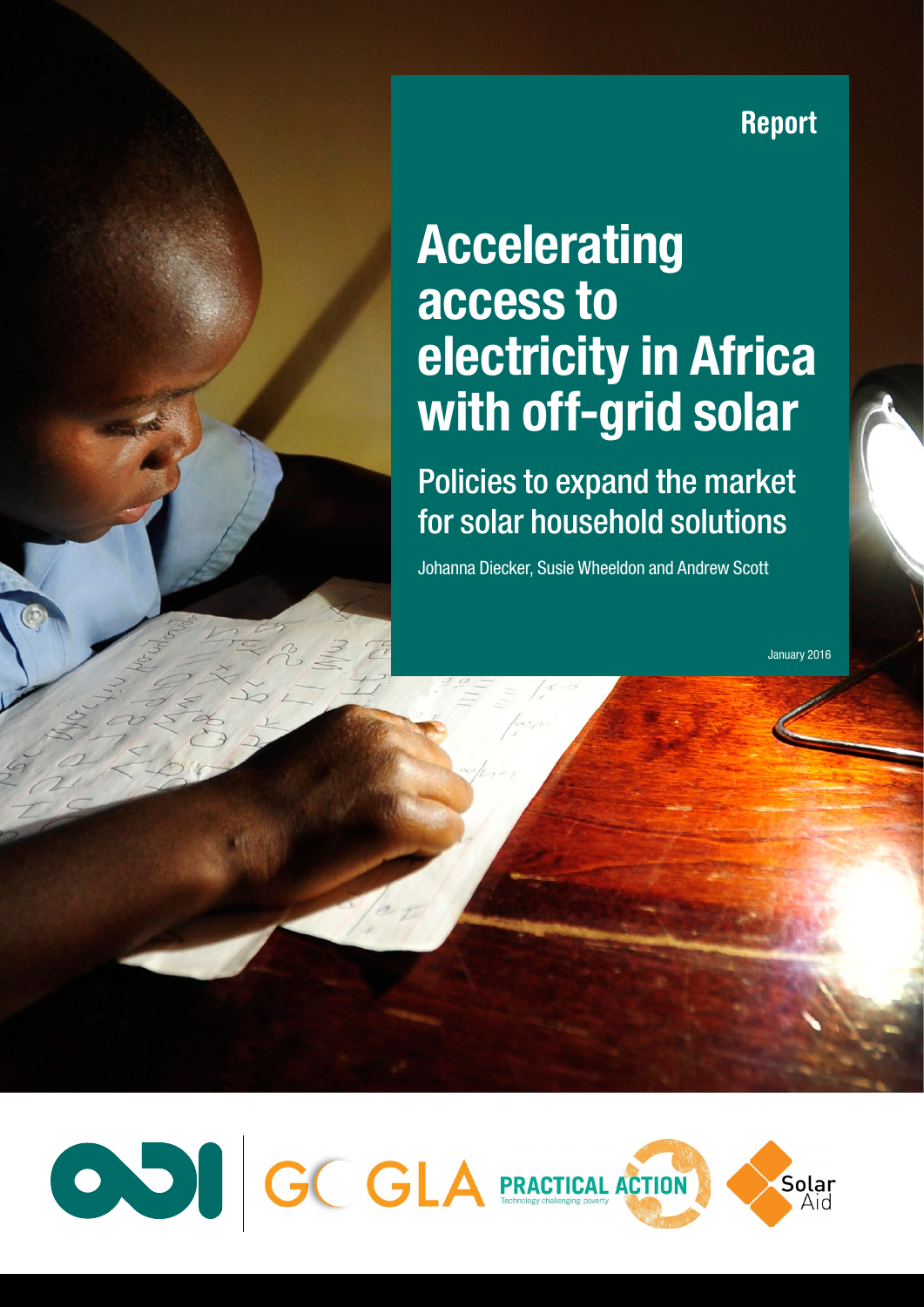Overseas Development Institute 203 Blackfriars Road London SE1 8NJ

Tel. +44 (0) 20 7922 0300 Fax. +44 (0) 20 7922 0399 E-mail: [info@odi.org.uk](mailto:info@odi.org.uk)

<www.odi.org> <www.odi.org/facebook> <www.odi.org/twitter>

Readers are encouraged to reproduce material from ODI Reports for their own publications, as long as they are not being sold commercially. As copyright holder, ODI requests due acknowledgement and a copy of the publication. For online use, we ask readers to link to the original resource on the ODI website. The views presented in this paper are those of the author(s) and do not necessarily represent the views of ODI.

© Overseas Development Institute . This work is licensed under a Creative Commons Attribution-NonCommercial Licence (CC BY-NC 4.0).

ISSN: 2052-7209

Cover photo: Christopher, Zambia, Taken by Patrick Bentley, SolarAid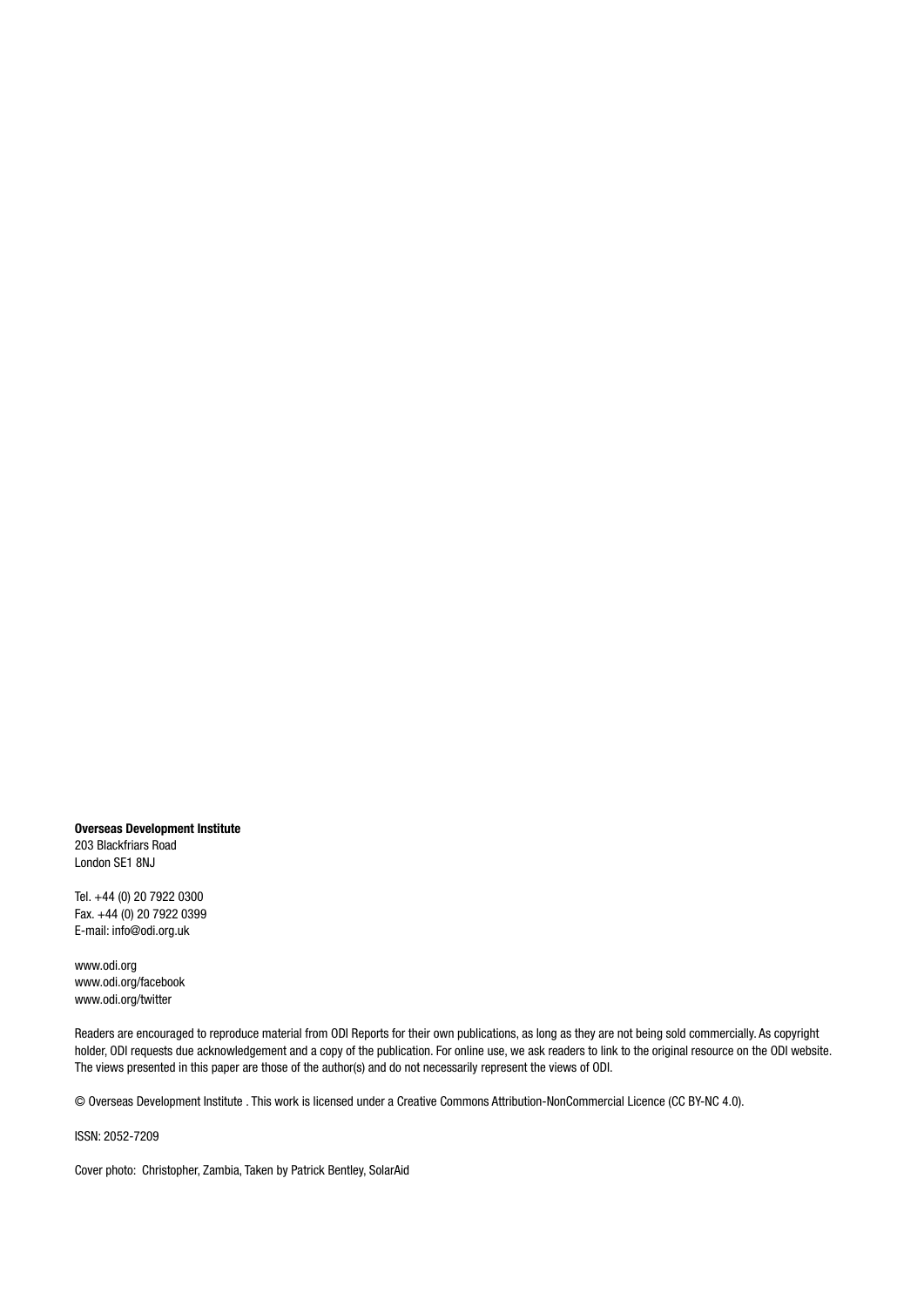# <span id="page-2-0"></span>Acknowledgements

The authors would like to thank colleagues in Practical Action who contributed to the study, namely Mary Willcox, Louise Walters, Elizabeth Njoki and Zibusiso Ncube, and GOGLA team members Koen Peters and Eduardo Appleyard. We would also like to acknowledge the contribution of Adam Smith International, who undertook the policy assessments for Sierra Leone and Nigeria. Thanks are also due to personnel in the Department for International Development for comments

and support during the study, in particular Steven Hunt, Robert Towers, Clare Shakya, Sally Gear, Emma Dougan and Gareth Martin.

This report is based on a study commissioned by the Department for International Development. The analysis and conclusions in the report are those of the authors and do not necessarily reflect the views of their organisations, ODI, GOGLA, Practical Action and SolarAid, nor those of the Department for International Development.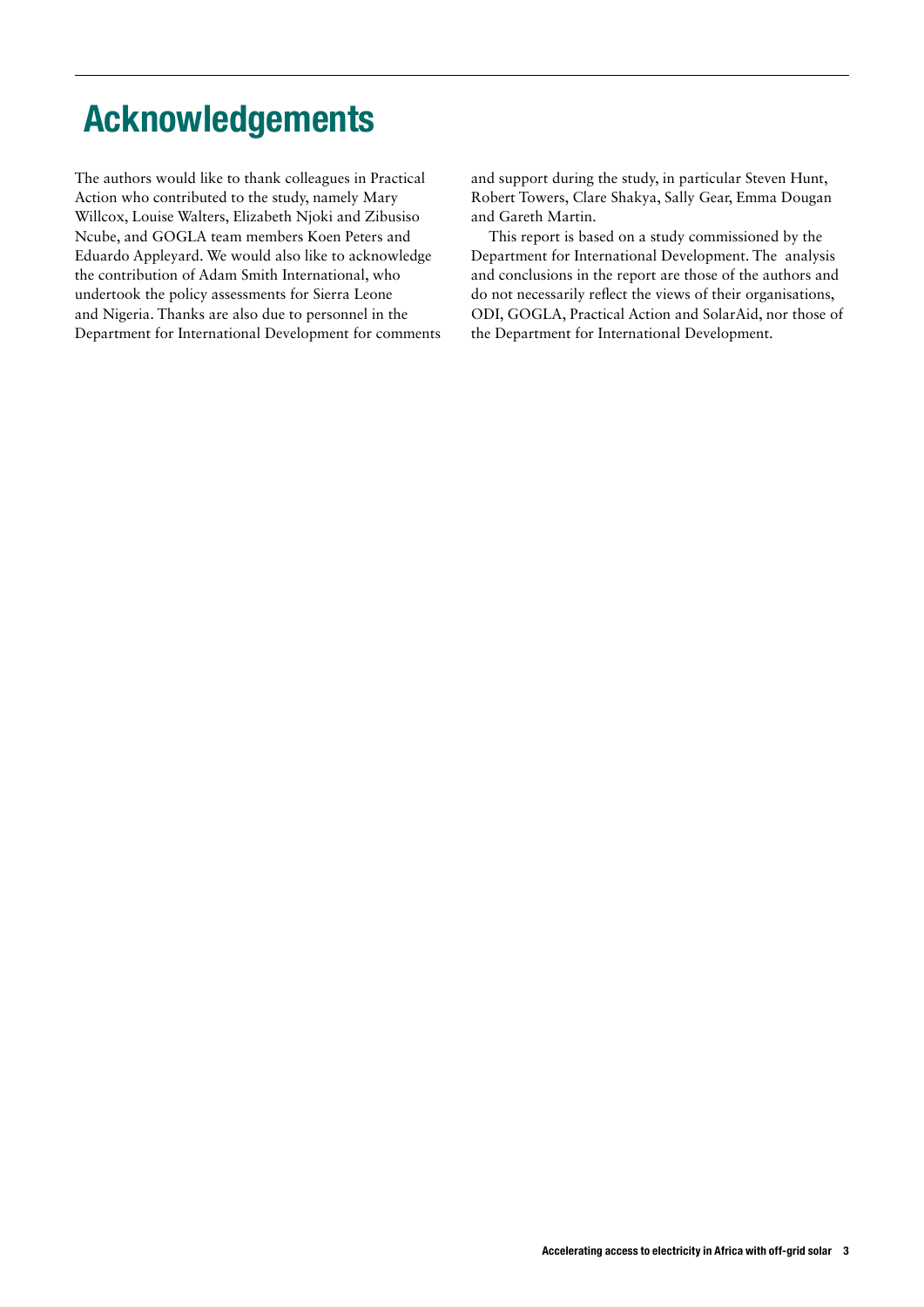# **Contents**

| References                     | 12 |
|--------------------------------|----|
| Conclusions - the compact      | 11 |
| Country assessments /readiness | 11 |
| <b>Policy Measures</b>         | 5  |
| Introduction                   | 5  |
| Acknowledgements               | 3  |
|                                |    |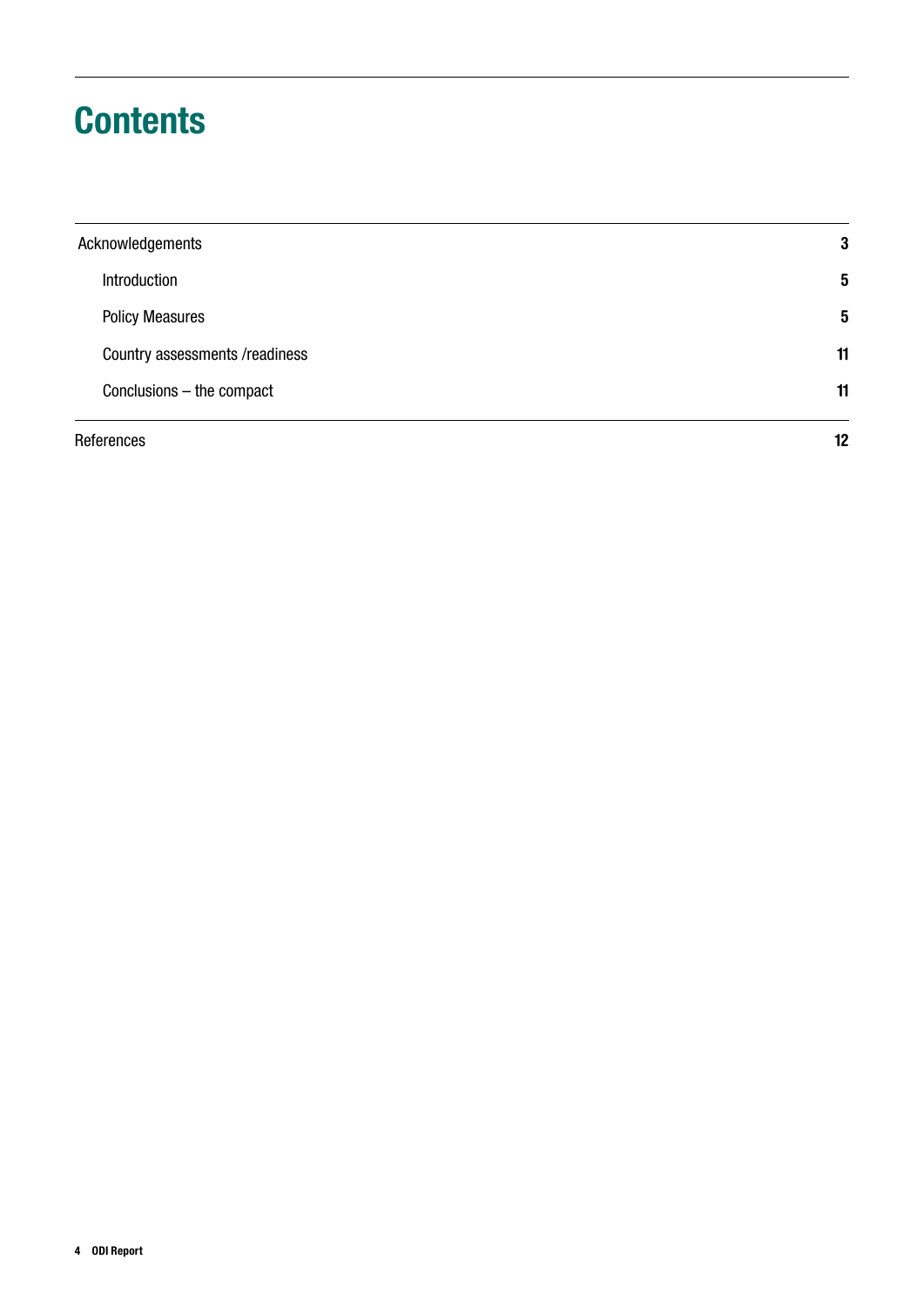# List of tables

## Tables

Table 1: Policy assessments – current situation by country 14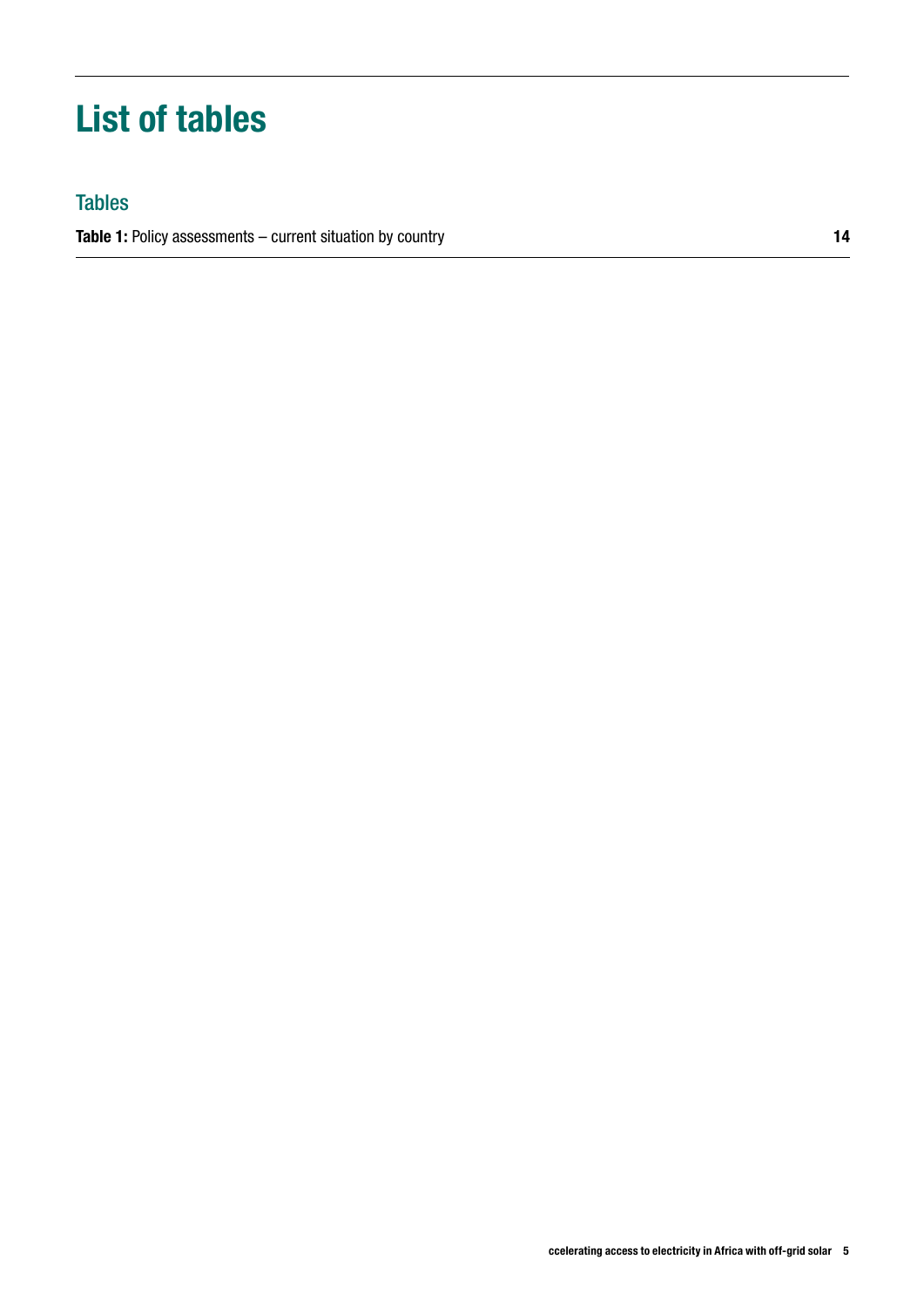### <span id="page-5-0"></span>Introduction

Rapid expansion of the market for solar household systems requires an appropriate policy and regulatory framework. Companies operating in the market have identified policy barriers as a critical area for change, to accelerate the market diffusion of solar household systems (Lighting Africa, 2011; UNEP, 2015).

The market is at different stages of development in different African countries, each of which has its own characteristics and market conditions. This means that there is no policy blueprint that can be applied in all countries. Analysis of the existing market in each country will be necessary to determine which specific policy measures are necessary to provide the appropriate enabling environment there (UNEP, 2015). However, some general policy principles for solar household system market can be identified.

Lighting Africa (2011), for example, concluded that it would be important to:

- **•** Incorporate modern lighting strategies into overall government development and poverty reduction strategy.
- **•** Adjust regulatory environments to favour modern lighting solutions.
- **•** Support a market transition to high-quality products.
- **•** Facilitate a competitively priced supply chain that delivers lighting products to all segments of the market.
- **•** Ensure that the widest possible access to modern lighting is achieved, particularly among the poor.

This study consulted with companies operating in the sector, policy-makers and other stakeholders for their views of the priorities for a policy framework and the current policy environment in the countries selected for the study.<sup>1</sup>

'Based on evidence from countries which have demonstrated success in scaling household solar, like Kenya and Bangladesh, and through consultation with the industry through the Global Off-Grid Lighting Association (GOGLA), Energy Africa has identified the following (DRAFT) list of key policy measures to assist with creating a supportive enabling environment for solar solutions. Each country will consider and implement the set of policy measures that can unlock the household solar market.'

### Policy Measures

All points listed in the compact contribute to an enabling environment with the aim of accelerating the transition to clean and sustainable forms of lighting and providing millions of households with basic access to electricity.

However, policy and regulatory changes should always be calibrated carefully and should be closely coordinated with all stakeholders and the private sector in particular. The enabling environment can grow in natural conjunction with the market. While there is no blue print for consecutive steps, a careful analysis of the current market situation will allow policy makers to assess which of the examples for implementation listed below could be applied in the local context.

At different stages of market development each policy will have a different impact. Removing policy uncertainties and including market-based off-grid electrification into national plans and action plans lays the solid foundation for market expansion. Helping to mobilize access to finance, the facilitation of the import of household solar related equipment, and the creation of a level playing field will help to kick-start a market in a situation where penetration is still very low. Consumer protection, effective quality assurance, consumer awareness creation, consumer finance, and building a qualified work force are all important elements to scale the market and therefore impact.

#### Policy uncertainty

Policy uncertainty can be removed by including marketbased off-grid electrification as an integral part in national electrification strategies, policies, regulations, and action plans. This would help accelerate the replacement of inefficient lighting and electrification products.

A policy vacuum, or mixed messages from governments on the household solar market, can make it very difficult for firms to attract customers and raise capital. To reduce the risks faced by entrepreneurs, investors and customers, and encourage market growth, governments should ensure that relevant strategies, policies, regulation and action plans are aligned, and recognise the legitimacy of the offgrid energy market, and incorporate it where appropriate.

Policy uncertainty is produced if responsibilities and objectives are not clearly set out at a national level, and therefore not streamlined across different administrative districts, or where provisions leave room for interpretation. When, for example, solar off-grid household products are not sufficiently specified in regulations companies' activities are subject to the judgement call of individual officials, creating insecurity. In countries where districts apply different regulations companies cannot easily expand their reach to provide services to more households.

<sup>1</sup> The countries were selected by the Department for International Development. They are: Ethiopia, Ghana, Kenya, Malawi, Mozambique, Nigeria, Rwanda, Sierra Leone, Somalia, Tanzania, Uganda, Zambia and Zimbabwe.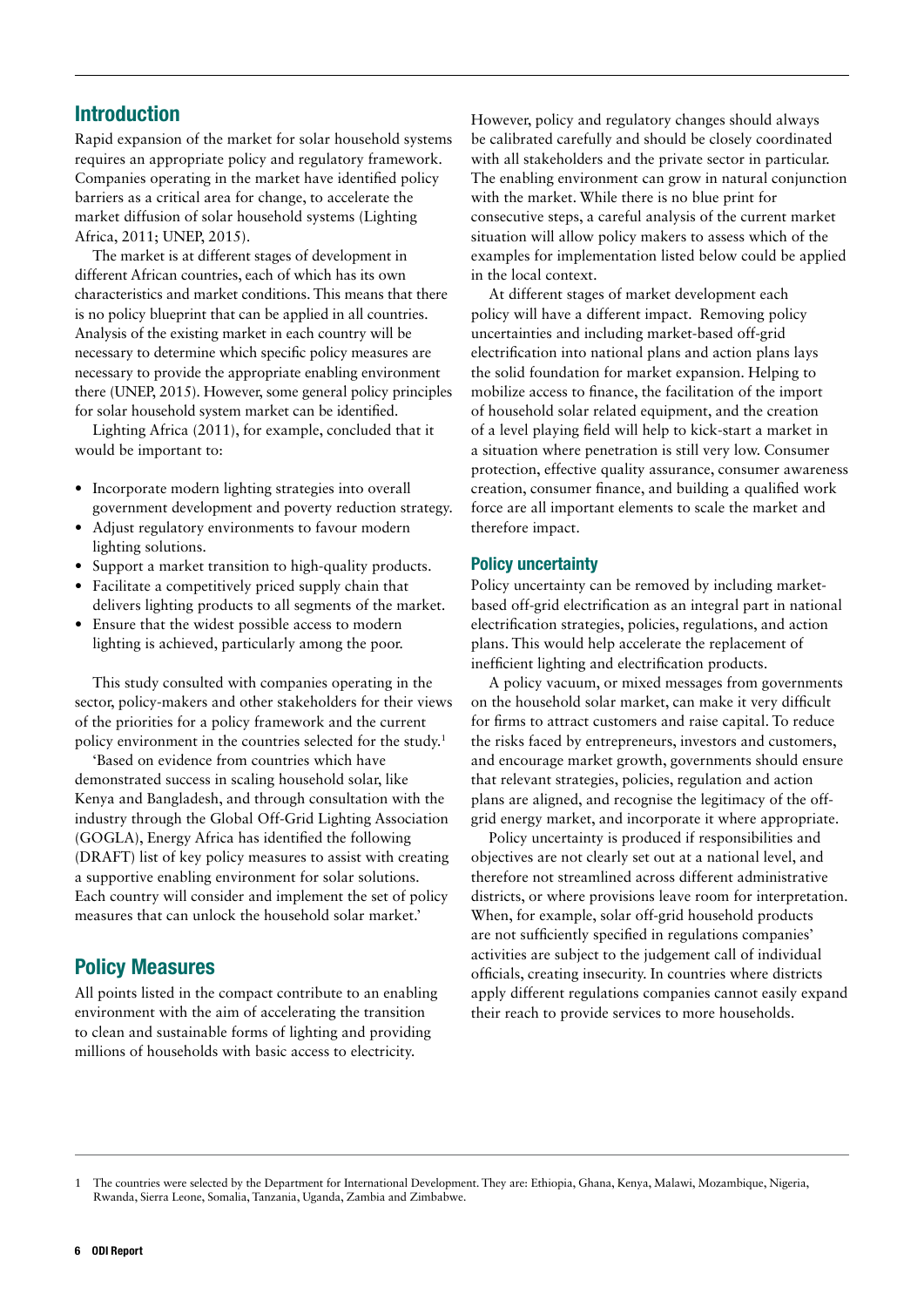#### **Implementation options and examples:**

- **•** Creating an energy access map that assesses the economic costs associated with the provision of different forms of access (e.g. grid, macro/mini-grid, and solar off-grid household systems) allows governments to develop geospatial roll-out of an efficient electrification programme. The government of Tanzania has used this approach in its national electrification programme and allowed the private sector to align to government plans.<sup>2</sup>
- **•** Acknowledge the role of off-grid electrification in national growth and development plans. If governments commit to quantifiable targets for products to be delivered through market mechanisms, coupled with a clear timeline, the private sector is incentivised to move into the local market faster, and it allows the government and other stakeholders to measure progress. In Ethiopia, for instance, off-grid energy access will be part of the new national growth and transformation plan.
- **•** Review and benchmark the enabling environment for investment in clean energy access using the ClimateScope Tool and target annual improvements in scoring and relative ranking, as Mexico has done.<sup>3</sup>
- **•** Highlight energy access as a national development goal to secure increased support from international donors to overcome energy poverty.
- **•** Include off-grid solar household systems as an integral part in the SE4All Action Agenda and Investment Prospectus.

#### Access to finance for solar product suppliers

Access to finance for companies is currently the number one barrier for market development. The huge unmet demand for electricity access can only be met if the investment gap can be bridged, in terms of seed funding, equity as well as debt. In particular a lack of working capital is limiting companies that provide end-user financing, and are therefore dealing with long financing cycles themselves. Companies need access to finance in both international as well as local currencies as products are usually bought on the international market but sold in a local currency. This leaves them vulnerable to currency fluctuation risks. Access to capital in local currencies helps companies to mitigate these risks. In order to support scale up, the key contribution of governments is a positive investment climate (see point 1 above). However, there are also international funds and development bank credit

lines which require more direct government involvement to enable access for firms in a given country.

Due to an enabling environment, 50% of the overall investment into the off-grid lighting sector was attracted by four leading companies which all operate in Kenya and/ or Tanzania. This coincides with the two countries having the strongest absolutes sales rates in Africa for solar household systems. Good access to financing allows these companies to extend credit to customers (see point eight on consumer financing).

#### **Implementation options and examples:**

- **•** With the support from the UNEP en.lighten programme the governments of Niger and Nigeria recently submitted successful proposals to the GEF to secure funding for a faster transition to clean and sustainable off-grid lighting technologies. Programmes will embrace market based solutions and include a financing element for companies to help them reach scale.
- **•** The government of Gambia taps into climate funding through the development of a National Appropriate Mitigation Action (NAMA) that has the objective of decreasing greenhouse gas emissions in the country by increasing the rural population's access to renewable energy.4
- **•** With support from the World Bank, the Ethiopian Development Bank has set up a fund for solar off-grid products. The fund lends against collateral to companies and facilitates access to finance in USD currency. This has allowed companies to expand their activities in the country. In the first 18 months of operation, this facility enabled over 300,000 quality verified solar lights to be imported (UNEP, 2015).
- **•** Through an Environment and Climate Change Fund (FONERWA) the government of Rwanda has established a vehicle to finance enterprises that have an impact on the environment. Funding can take the modality of a grant or credit line. The fund is capitalized from domestic sources, including different ministries, and external sources such as bilateral or multilateral development partners and international climate funds.
- **•** Accrediting with the Green Climate Fund and mobilizing funding for small and medium energy enterprise (SME) development. The Government of Rwanda has become one of the first to be accredited to access Green Climate Fund (GCF) resources.5
- **•** Relaxing any barriers that limit exchange into international currencies, the influx of international currencies, as well as the expatriation of revenues and dividends.

<sup>2</sup> United Republic of Tanzania: National Electrification Program Prospectus [http://www.ied-sa.fr/index.php/en/documents-and-links/publications/send/3](http://www.ied-sa.fr/index.php/en/documents-and-links/publications/send/3-reports/33-national-electrification-program-prospectus.html) [reports/33-national-electrification-program-prospectus.html](http://www.ied-sa.fr/index.php/en/documents-and-links/publications/send/3-reports/33-national-electrification-program-prospectus.html) Accessed: 10/09/2015.

<sup>3</sup> Programa Especial para el Aprovechamiento de Energías Renovables: [www.dof.gob.mx/nota\\_detalle.php?codigo=5342501&fecha=28/04/2014](http://www.dof.gob.mx/nota_detalle.php?codigo=5342501&fecha=28/04/2014) Accessed: 10/09/2015.

<sup>4</sup> Government of the Gambia: Nationally Appropriate Mitigation Actions [http://unfccc.int/files/focus/application/pdf/nama\\_foc\\_prop\\_gambia.pdf](http://unfccc.int/files/focus/application/pdf/nama_foc_prop_gambia.pdf) Accessed: 10/09/2015.

<sup>5</sup> <http://www.fonerwa.org/news/2015/7/9/minirena-accreditation-announcement>Accessed: 10/09/2015.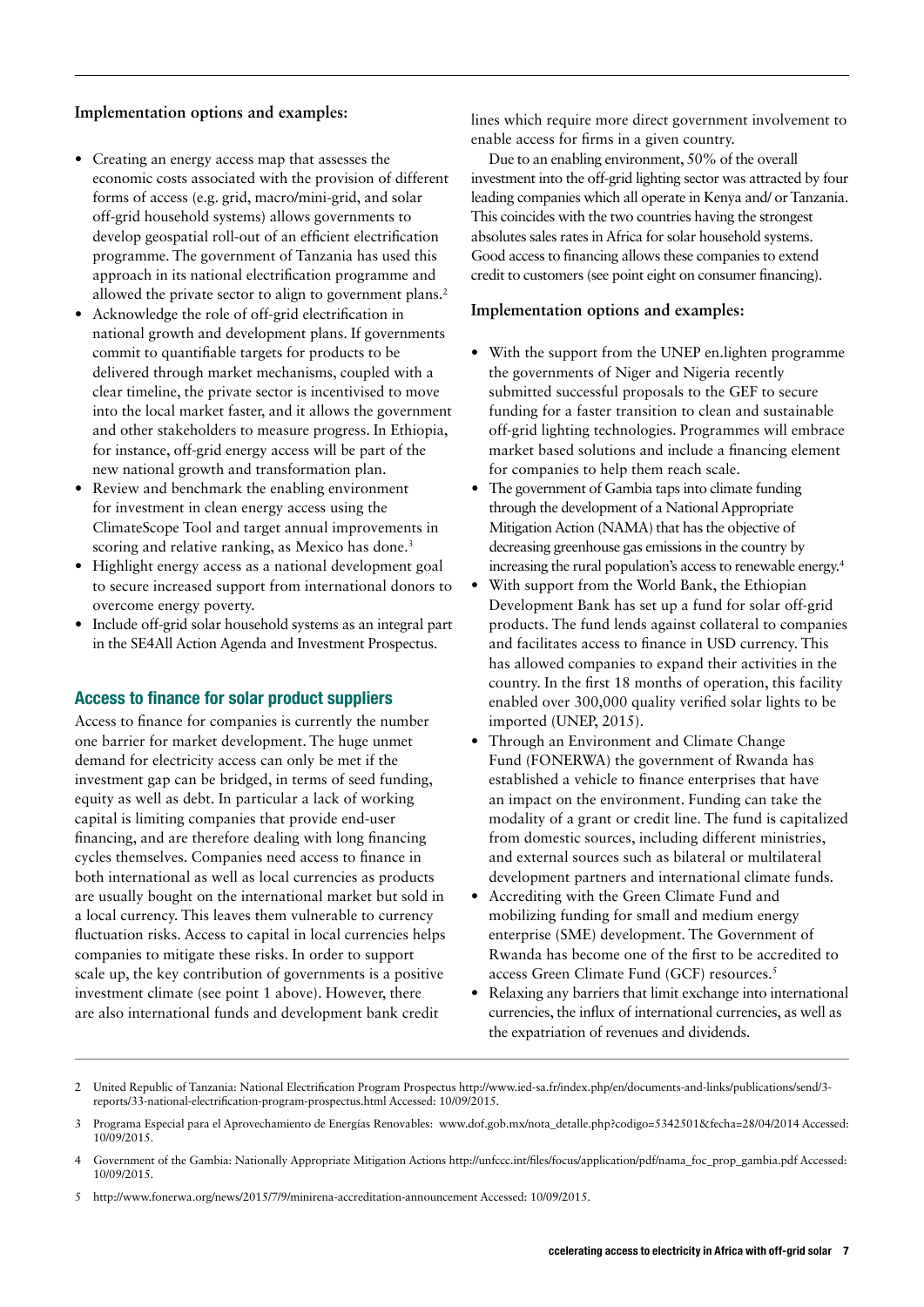8 ODI Report

**•** Providing government guarantees or first loss capital to local banks to de-risk commercial investment in companies. Often local financial institutions are not yet familiar with the sector and need to be introduced to this new market. Loan and credit guarantees can be a helpful tool to engage local commercial lenders.

#### Facilitating imports of solar products and equipment

Imports of household solar-related equipment could be facilitated by the removal of fiscal and import barriers, as appropriate, to ease product introduction and market development.

Speeding up the import process and removing fiscal barriers allows the industry to set up an efficient supply chain to deliver products to the end-user swiftly at the lowest possible cost. Complex and slow import processes unnecessarily lengthen the supply chain and increase the costs for companies and consumers. High import tariffs and VAT on solar products further drive up end-user costs. While the industry gets off the ground, VAT and import tariff exemptions have proven themselves to reduce product costs for the end-user and make a purchase more attractive and affordable for low income households, leading to a faster uptake of products and an accelerated adoption of clean off-grid lighting technologies. With households consuming lower levels of kerosene, spending of governments where kerosene subsidies are in place can be expected to decrease overall.

To promote the local assembly and repair of products, VAT and import tariff exemptions should also include spare parts, product components, and energy efficient appliances. VAT and import tariff holidays can also be introduced on a temporary basis and re-introduced progressively as the market develops and products are available to increasing numbers of households. Early communication to the market and public well ahead of any changes can help avoid any policy and therefore planning insecurities.

The region enjoying the highest market penetration in Africa is East Africa where most countries introduced import tariff holidays as well as VAT exemptions for solar products. These countries benefit from strong market growth leading to an increased number of households gaining access to off-grid electricity. Kenya, Uganda, Tanzania, and Rwanda together represent more than a quarter of the worldwide market share.

#### **Implementation options and examples:**

**•** Introduce joint import tariff holidays for solar products via economic communities. For example. To harmonize

tariff settings within the region, the East African Community implemented import tariff holidays for electricity generation products and light emitting diodes for all member countries.<sup>6</sup>

- **•** The unconditional removal of VAT has helped to promote the market in Kenya, Tanzania, and Uganda. These countries benefit from strong market growth leading to an increased number of households gaining access to off-grid electricity.
- **•** In Rwanda VAT exemptions are coupled to a quality assurance programme, i.e. only quality verified products enjoy VAT exemptions. This gives quality products a competitive advantage in the market. However, this approach is also more complex in its execution and requires increased enforcement and market surveillance capacity.
- **•** The Environmental Goods Agreement is planned to be signed by 16 states and the European Union to liberalize trade in products with a positive impact on the environment, including solar products. Signing parties will apply a zero import tariff policy for listed products.<sup>7</sup>
- **•** Take measures to speed up clearing process at customs in general and for solar products in particular. By increasing the capacity of authorities and providing appropriate training, the process could often be organized more efficiently.

#### A level playing field

Kerosene and diesel subsidies make such products appear cheaper than they are and decrease the value proposition of household solar technology, and therefore slow down market development. This market distortion encourages users to continue to have inferior energy access which threatens their health (through air pollution) and safety (through risk of burns). As clean technologies become available in the market, kerosene and diesel subsidies should therefore gradually be phased out to incentivize end-users to buy clean products. Any kind of fuel subsidy reforms is a sensitive issue and needs to be communicated extremely well to win the support of the population.

Subsidies are a relatively expensive tool to achieve the intended goal as they often fail to reach the poorest communities: the 20% richest households in low- and middle income countries capture six times more in total fuel product subsidies than the poorest 20% of households (IMF, 2013). Nevertheless, the difference in a payback period for a solar lighting product in a country with high kerosene subsidies, such as India, can be up to 22 months – more than four times the period of Tanzania where no kerosene subsidies are in place.<sup>8</sup>

6 EAC Common External Tariffs Handbook: [http://www.eac.int/customs/index.php?option=com\\_content&id=41:common-external-tariff](http://www.eac.int/customs/index.php?option=com_content&id=41:common-external-tariff-handbook&Itemid=141)[handbook&Itemid=141](http://www.eac.int/customs/index.php?option=com_content&id=41:common-external-tariff-handbook&Itemid=141) Accessed: 10/09/2015.

<http://map.enlighten-initiative.org/>Accessed: 10/09/2015.

<sup>7</sup> <http://www.ictsd.org/bridges-news/biores/news/environmental-goods-agreement-trade-talks-look-to-hone-product-list> Accessed: 10/09/15.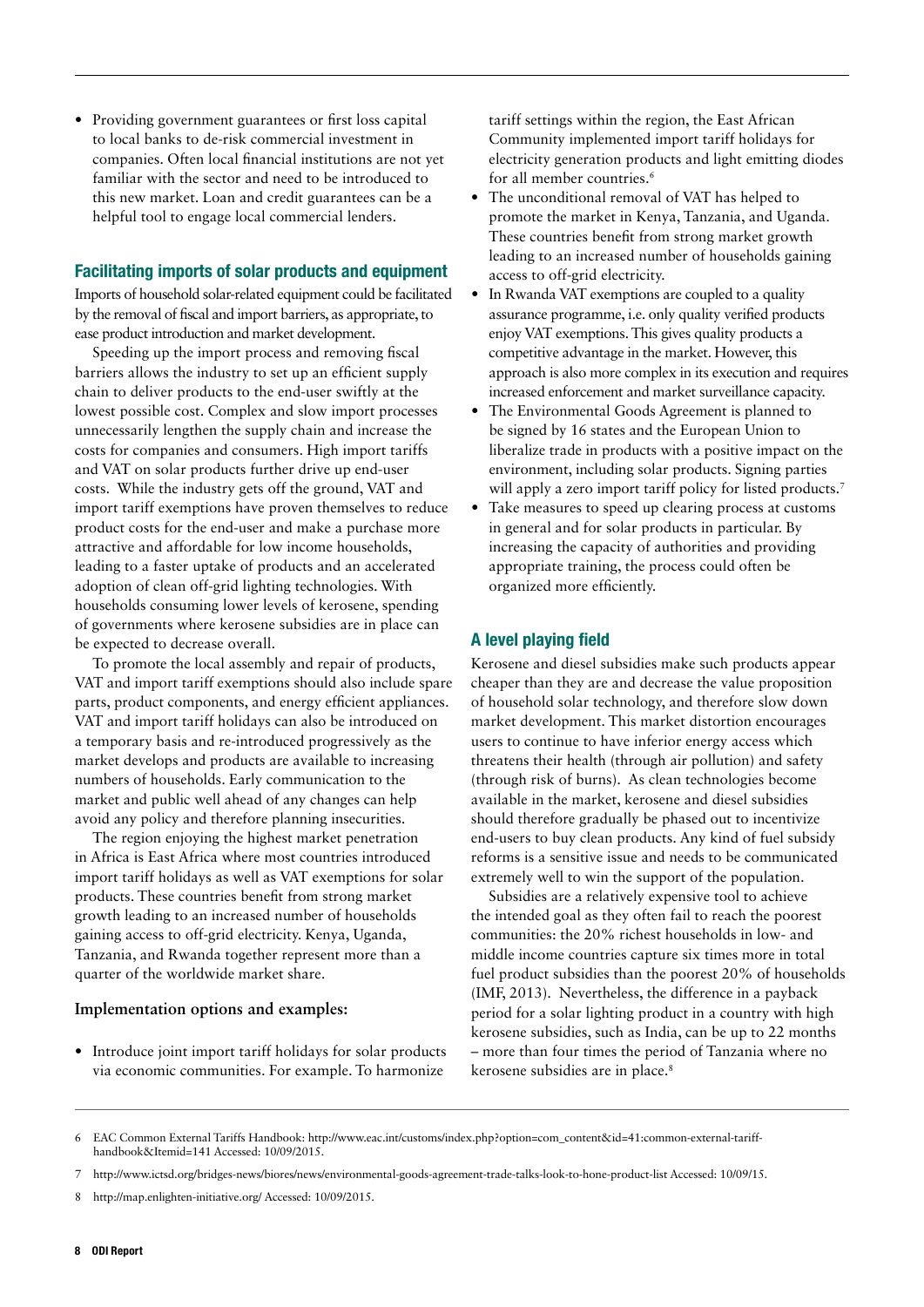Where subsidies are provided to reduce the cost of solar household systems for low-income consumers, the different approaches used by different organisations and programmes can affect the market. In particular, when giveaway schemes, usually donor-supported, are used to distribute solar lights these can affect the sales of solar household systems of commercial distributors.

#### **Implementation options and examples:**

- **•** To smooth the transition, India has introduced a direct benefit transfer system in which poor segments of the population receive cash transfers from the government. It is now up to the individual households to decide whether to purchase kerosene at normal market prices or opt for clean alternatives. This programme comes with the dual benefit of banking the unbanked, e.g. giving every poor household access to the financial system by making use of branchless mobile money banking.
- **•** Kerosene subsidies could be decreased step by step. Instead of ending subsidy schemes abruptly, the level of subsidies could be reduced on year by year basis with a clear time frame. To ensure the continued support of the population, the amount of spending saved by governments could be re-invested into programmes that benefit low income segments, for instance in the fields of health, education and job creation.
- **•** Another option with regards to levelling the playing field, and in some cases tipping it towards poorer consumer groups, is the use of Results-Based Financing (RBF) to provide subsidies which taper off over time to encourage investment in the market for improved solar products and/or make products accessible to poorer groups.<sup>9</sup>
- **•** Greater harmonisation of donor support for solar off-grid solutions in a country would help reduce the favouring of particular market actors and disruption to the market from differential subsidy levels.

#### Product standards

Low quality products, and particularly counterfeits and products which falsely claim a level of quality they do not achieve, defraud consumers and undermine consumer trust in the technology, spoiling the market. As markets mature they become increasingly attractive to such products. These products imitate the look and feel of renowned brands but use inferior technology, often leading to early product failure. Adopting and enforcing minimum standards is key to maintaining consumer confidence and supporting market growth. By adopting internationally harmonized standards, governments can avoid raising unnecessary barriers and imposing additional costs on good quality products.

In countries where the market has picked up but is missing adequate regulations to promote quality assurance, an increased number of low-quality products entering the market can be observed. They benefit from the awareness raising and distribution chain development promoted by companies manufacturing and dealing with verified products. As a result they take away a significant proportion of the market share and contribute to market spoilage. Analysis by the Global Leap program shows that a missing quality assurance framework has a significant negative impact on market growth and therefore uptake of solar household technologies (Navigant, 2015). Strong growth can only be sustainable if coupled with an equally strong quality assurance framework.

#### **Implementation options and examples:**

- **•** The bureau of standards in Kenya, Uganda, and Bangladesh adopted International Electrotechnical Commission (IEC) technical specifications for solar portable products as mandatory minimum quality standards. Ethiopia and Rwanda are working with the standards on a voluntary basis, granting quality verified products competitive advantages in the market. The IEC technical specifications are based on the work of the World Bank / IFC Lighting Global programme's quality assurance framework.
- **•** The ECOWAS region is about to adopt the IEC technical specifications as mandatory minimum quality standards, as a community of states. They further plan to cooperate through joint test laboratories and accepting test results from laboratories within the region, which will help best available technologies spread between countries without new testing barriers and costs.
- In Kenya a law was enacted requiring a minimum qualification for electrical technicians to install solar home systems to increase quality assurance. The Kenya Renewable Energy Association (KEREA) has developed training for solar technicians and equipped training institutions with necessary materials to provide proper training. In a second step they seek to work with training institutions to ensure their curriculum reflects the provision of the government regulation.
- **•** For Solar Home Systems of bigger size the adoption of IEC standards and specifications for individual components used for installation on-site can enhance quality assurance.

**•**

See for example the use of RBF for solar programmes in Tanzania at [http://www.snvworld.org/en/regions/africa/news/how-results-based-financing-is](http://www.snvworld.org/en/regions/africa/news/how-results-based-financing-is-spurring-solar-market-development-in-tanzania)[spurring-solar-market-development-in-tanzania](http://www.snvworld.org/en/regions/africa/news/how-results-based-financing-is-spurring-solar-market-development-in-tanzania) Accessed: 10/09/15.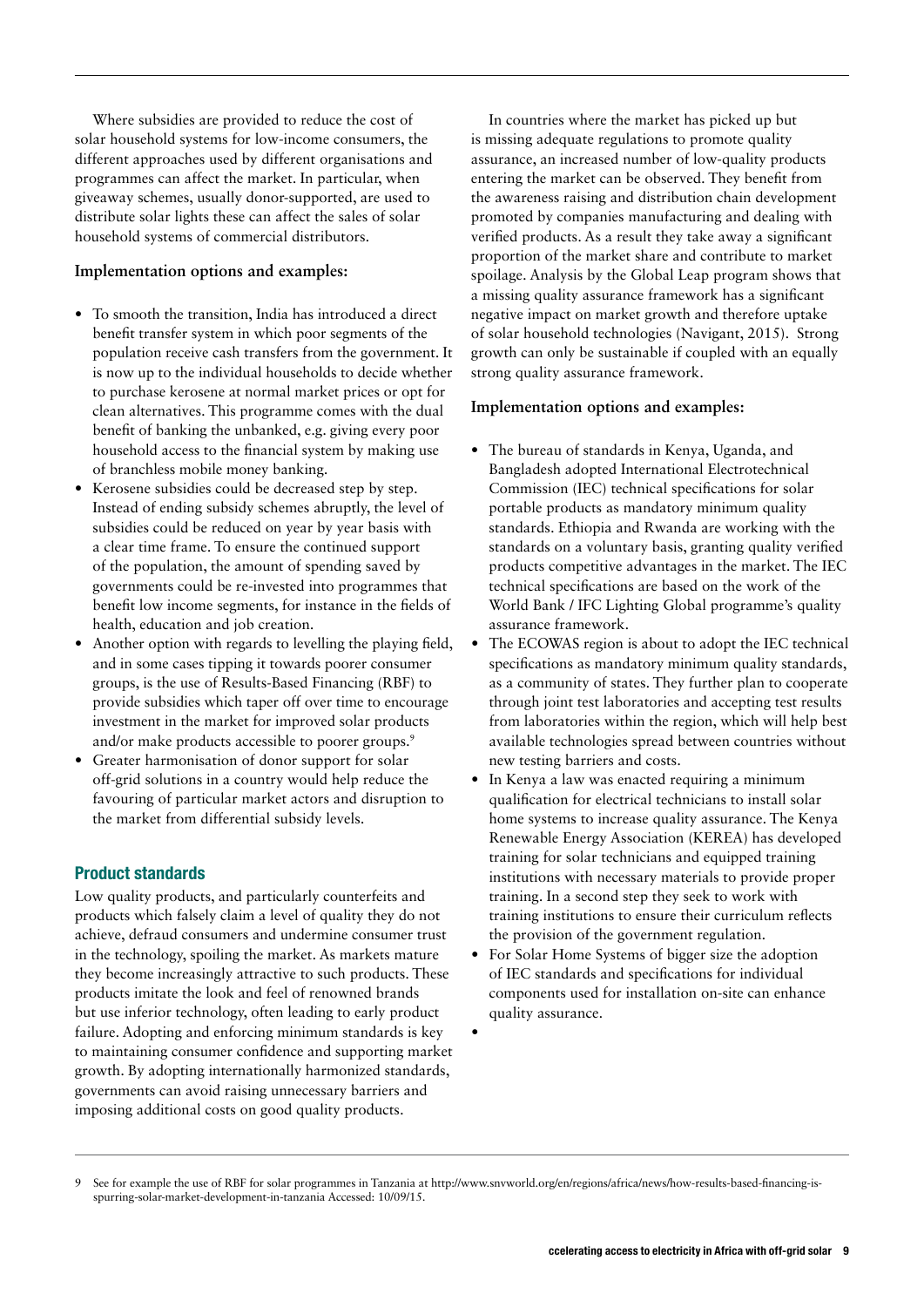**•** Combat the emergence of counterfeit products that are increasingly challenging a sustainable market development by abusing consumer trust. Governments could provide a legal framework that allows companies and state authorities to take action against any manufacturer or distributor of fake products. This framework could include fast filing of patents for solar products and mechanisms for the private sector and the government to cooperate.

#### Consumer protection

Consumers can be protected from mis-selling and poor quality goods and services and solar system providers held accountable, through the adoption of legal provisions that set out consumer rights and protections.

As the solar off-grid household system market grows, many companies will come into the market. If market growth is to be sustainable it is important that consumer rights are protected and an appropriate level of service and protections are provided. Alongside adoption and enforcement of minimum standards, governments can act to promote consumer protection through a number of measures that increase consumer confidence to purchase.

Especially the strong consumer protection in Bangladesh has helped the IDCOL solar home system programme to become a success, with more than 3 million systems sold to date.

#### **Implementation options and examples:**

- **•** In Bangladesh the fund put in place by IDCOL includes a provision guaranteeing to customers of solar home systems that if the grid arrives within 3 years they will receive compensation proportionate to the duration they have had the system.<sup>10</sup>
- **•** A minimum period for warranties on any kind of solar products allows consumers to return faulty products within a certain period. The Lighting Global Minimum Quality Standards that have already been adopted by countries including Uganda and Kenya, call for a minimum warranty of one year on solar portable lanterns. To ensure warranties are effective in rural areas, the supplier should have the clear obligation to satisfy consumer rights.
- **•** In Kenya the Renewable Energy Association (KEREA) is piloting a vendor accreditation system, which ensures the provision of information about vendors, advice to consumers and a complaints system. To incentivize

vendors to participate, the programme is linked to marketing and awareness raising activities.

**•** In conjunction with enforcement of minimum quality standards, the Lighting Africa programme is working with clear 'truth in advertisement' provisions. To maintain the Lighting Africa product verification, manufacturers may only advertise product performance and features that are supported by test results.

#### Raising consumer awareness

Consumers are often not aware of the electricity access solutions now available. Where a market is in the early stages of development, individual solar product companies rarely have the resources to create this awareness, and those who do attempt to do so risk losing the commercial benefits of this "public good" to other market participants. Government support can ensure consumers are educated about the benefits of solar, how to use it, and where to buy quality products.

Especially in the early phases of market development, consumer awareness campaigns have proven to be catalytic by explaining the economic benefits. The markets with the highest penetration today have below the line marketing activities that allow consumers to see and touch a solar light before making a purchasing decision. These campaigns were first implemented in Kenya by Lighting Africa and SunnyMoney. Today, Kenya is the strongest market in Africa for solar products.

#### **Implementation options and examples:**

- **•** Through public announcements via TV, radio, or newspapers Lighting Africa increased the general level of awareness and knowledge for solar off-grid household products in Kenya, Ethiopia, Nigeria, and Uganda. As part of a behavioural change campaign in Kenya the topic was also discussed as part of the script in popular soap operas to reach the target audiences (above the line marketing). Furthermore the programme gave rural communities the opportunity to experience solar products first hand through road shows (below the line marketing).<sup>11</sup> Public Private Partnerships can be leveraged to realize the joint goal of increased awareness.
- **•** In Malawi, Zambia, Kenya, and Tanzania SunnyMoney, a distributor owned by the charity SolarAid, is leveraging education networks to increase awareness: via school campaigns they engage head teachers as early adopters and ambassadors and sales agents for solar lighting

<sup>10</sup> [https://energypedia.info/images/6/6b/Bangladesh\\_Rural\\_Electrification\\_and\\_Renewable\\_Energy\\_Development\\_Project\\_\(RERED\\_II\)\\_E%26FA.pdf](https://energypedia.info/images/6/6b/Bangladesh_Rural_Electrification_and_Renewable_Energy_Development_Project_(RERED_II)_E%26FA.pdf) Accessed: 10/09/15.

<sup>11</sup> <https://www.lightingafrica.org/what-we-do/consumer-education/>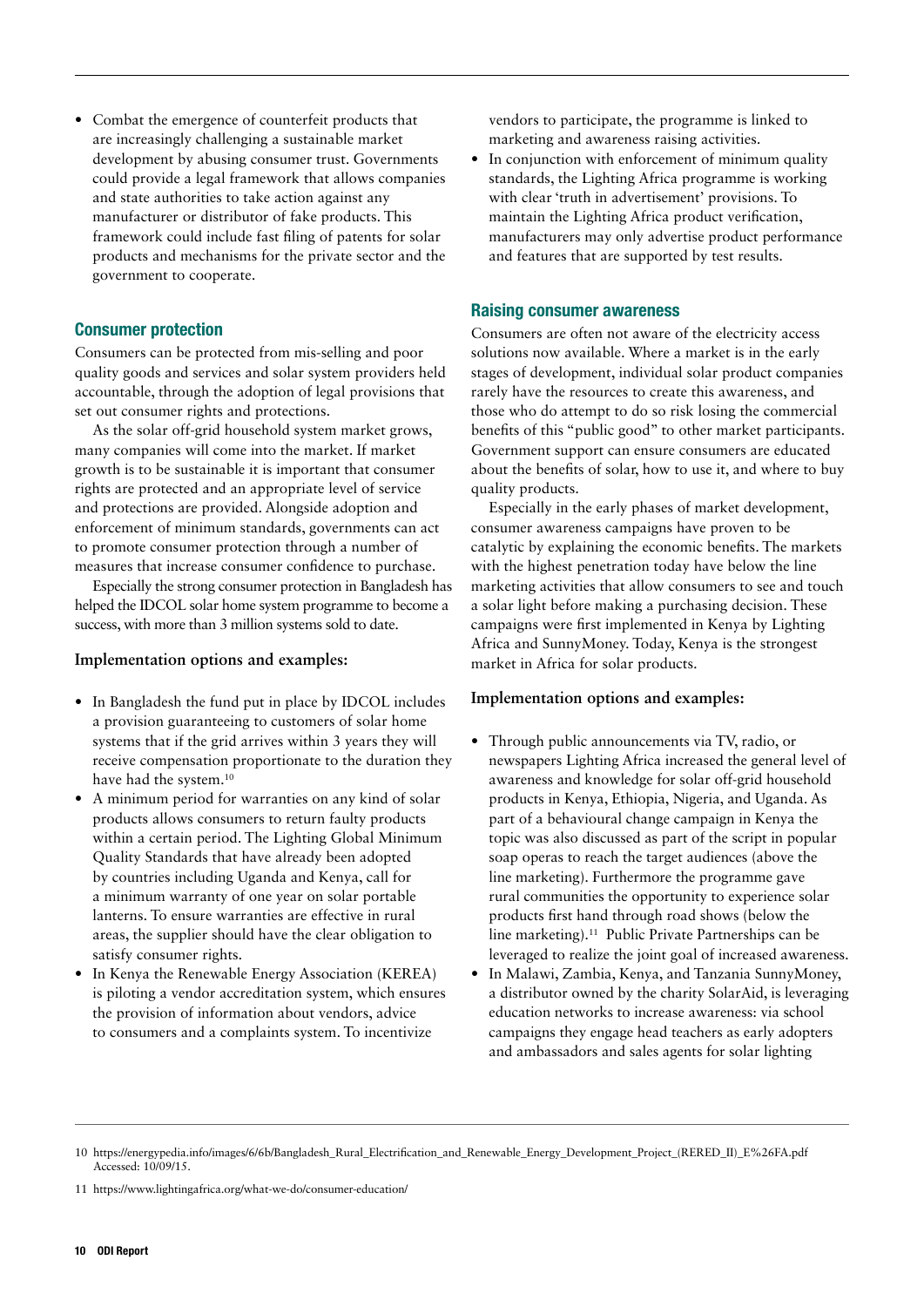products. In Senegal a "light libraries" project allows children to rent out solar lights at a small cost and to share the experience with their parents back home. By exposing students and parents to solar technologies awareness for and trust in solar products is increased.12

**•** Through "Village Solar Days" the Tanzania Renewable Energy Association (TAREA) is educating rural populations about solar and how to recognize substandard products. To attract large audiences, the events are accompanied by a social function, such as traditional dance or football matches.<sup>13</sup>

#### Access to finance for consumers

Solar household systems represent a major up-front cost to most potential users. To enable users to spread this cost over time they need easy access to microfinance, either directly from financial institutions or through the solar product provider by means of "Pay-As-You-Go" mechanisms.

While there are a variety of ways of collecting and processing payments, the option of mobile payments has demonstrated particular benefits in East Africa where use of M-Pesa, or similar mobile banking systems, is reducing transaction costs. Based on mobile payments, innovative business have developed models that allow consumers to overcome high upfront costs by making small but regular payments via mobile money. In Kenya for example M-Kopa has connected more than 225,000 households. In Tanzania companies like Off Grid Electric and Mobisol are benefitting from the enabling environment for mobile money. 43% of the adult population in the country are using mobile money today (GSMA, 2014). In Bangladesh the use of consumer finance in the IDCOL programme leads to more than 65,000 solar home systems being installed every month.14

#### **Implementation options and examples:**

**•** With IDCOL the government of Bangladesh created a financial institution which receives credit and grant support from diverse development banks to implement a solar home system programme. IDCOL in turn provides refinancing and grant support, as well as necessary technical assistance, to partner organisations, including microfinance institutions, that install solar home systems, extend credit to end users, and provide after sales service. More than 65,000 SHSs are now being installed every month.

- **•** Public banks and national development banks can ensure micro finance institutions (MFI) are well capitalized by lending money to these institutions at favourable conditions as the United Bank of India does.15 MFI are a helpful vehicle which enables endusers to overcome high up-front costs when pay as you go solutions are not available. For MFI to take on that critical role they need access to capital themselves.
- **•** To provide an enabling environment for mobile money use, governments in Ghana, Kenya and Tanzania have created a policy framework that creates a level playing field between existing banks and mobile money providers, allowing non-bank financial providers to offer mobile money services alongside existing players (GSMA, 2014).
- **•** Support to the establishment of credit facilities accessible to SACCOs and other micro-finance institutions, to enable them to provide micro-finance loans and provision of technical assistance for their development of appropriate financial products for offgrid energy product purchasers.

#### Skills for the solar market

For expansion of the market and its longer-term sustainability, it will be necessary to build a qualified workforce for the sector and increase in-country value creation, by co-operating with trade associations to develop vocational and university-level training to promote regulatory capacity, local business, technical skills, and innovation.

A healthy off-grid solar market can be expected to generate a large number of jobs, requiring people with a range of skills – from product and business development, to retailing, installation and maintenance. As with any new industry, these skills need to be created to enable the market to grow and support creation of local employment. With local skills developed, the possibility of shifting value creation to a higher proportion into the country increases. For instance the professional assembly of products requires the availability of a skilled workforce.

The progress and development of the solar market creates jobs and income-generation opportunities throughout the supply chain. In Bangladesh, the Africa Progress Panel (2015) found 114,000 jobs in solar panel assembly were created in the last 10 years. Up to 15,000 new jobs have been created in sub-Saharan Africa through the distribution of off-grid lighting with the potential of 500,000 additional jobs only in the ECOWAS region (UNEP, 2014).

- 13 <http://www.tarea-tz.org/index.php/blog/80-solar-village-day-at-malinyi>
- 14 <http://idcol.org/home/solar>

<sup>12</sup> <http://www.solar-aid.org/assets/Uploads/Publications/SolarAid-Light-Library-project-report-external-version-KH-18.09.13.pdf>

<sup>15</sup> <http://www.themix.org/publications/microbanking-bulletin/2011/11/microfinance-funding-microfinance-debt-financing>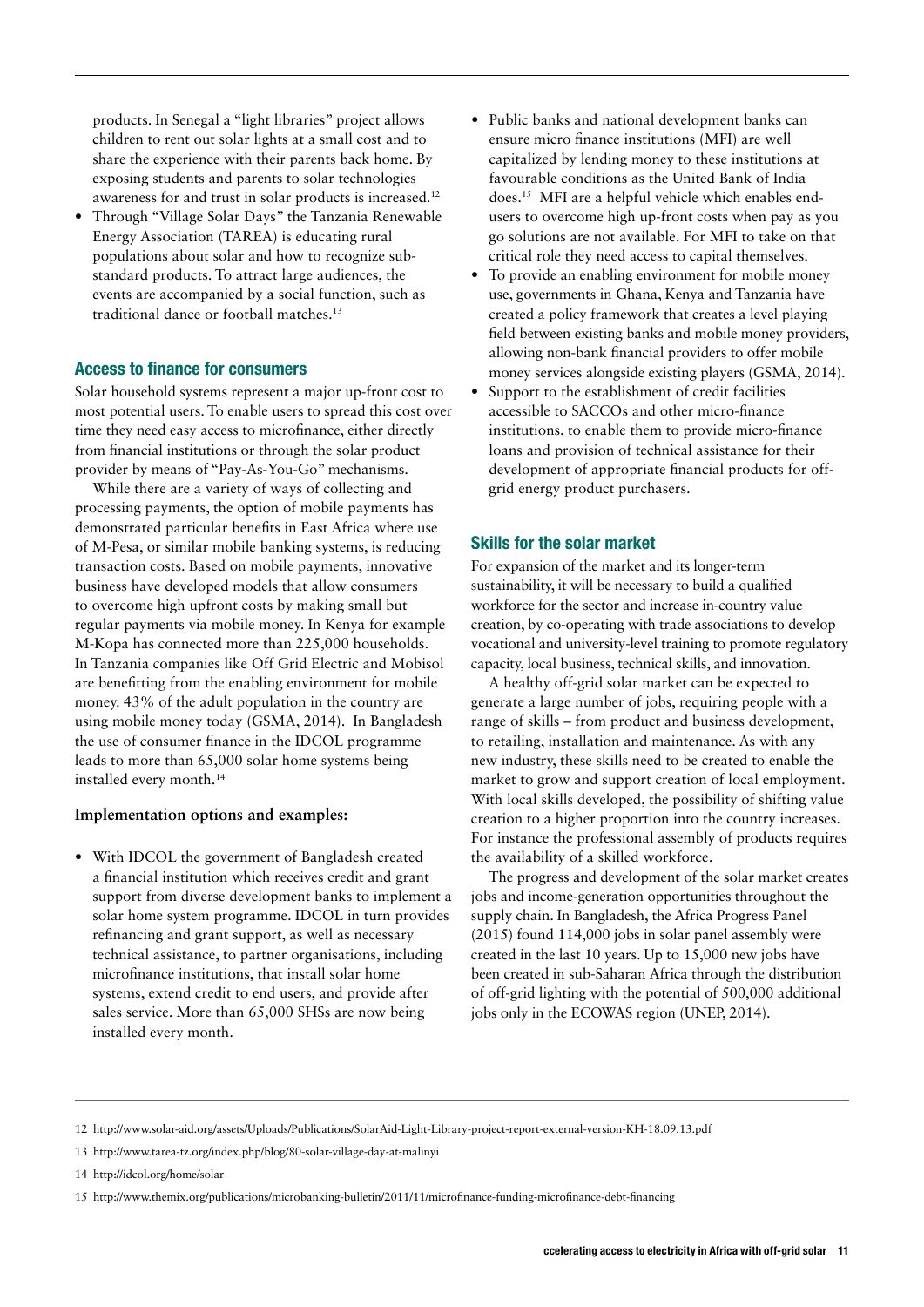#### <span id="page-11-0"></span>**Implementation options and examples:**

- **•** In Kenya a law was enacted requiring a minimum qualification for electrical technicians to install solar home systems to increase quality assurance. The Kenya Renewable Energy Association (KEREA) has developed training for solar technicians and equipped training institutions with necessary materials to provide proper training. In a second step they seek to work with training institutions to ensure their curriculum reflects the provision of the government regulation.
- **•** Building this capacity is a central theme of ECOWAS' new Programme on Access to Sustainable Energy Services (EPASES), and ECREEE is supporting training institutions (such as 2ie in Burkina Faso), providing direct training events and programmes on renewable energy technologies, including off-grid solar.
- **•** The Strathmore Energy Research Center (SERC) in Kenya has launched the East Africa SMA Training Academy sponsored by SMA (System, Mess and Anlagentechnik), and KAM (Kenya Association of Manufacturers). The academy will train the engineers on fuel saving technology, providing expertise and advanced training tailored to participants on SMA products and photovoltaics.

### Country assessments /readiness

The current status of key policy areas relevant to the expansion of the solar household market in the 13 countries selected for the study, were assessed for this study. This was based on literature and interviews with stakeholders. The results are summarised in Table 1 at the end.16

## Conclusions – the compact

The key policy barriers discussed above were identified from the experience of countries which successfully developed a solar household system market and from consultation with key stakeholders, GOGLA members. This list of key policy measures to assist with creating

a supportive enabling environment for solar solutions provides the basis for the proposed compact of the Energy Africa campaign. This provides the basis for consideration of the specific policy measures that will be required in each country to unlock the household solar market. The draft compact is set out below.

#### **Energy Africa – Policy Compact**

- 1. Remove policy uncertainty by including market-based off-grid electrification as an integral part in any national electrification strategy, policy, regulation, or action plan to accelerate the replacement of inefficient lighting and electrification products.
- **2. Help to mobilize access to finance** across the value chain in cooperation with financial institutions and other relevant funding bodies.
- **3. Facilitate the import of household solar related equipment** by removing fiscal and import barriers as appropriate to ease product introduction.
- **4. Provide a level playing field** for the household solar sector and review any kerosene and diesel subsidies as solar alternatives become available in the market.
- **5. Protect consumers and hold solar system providers accountable** by adopting legal provisions setting out household solar consumer rights and protections
- **6. Keep sub-standard products out and prevent market spoilage** by adopting, raising awareness about, and enforcing internationally harmonized quality standards.
- **7. Promote consumer awareness** for clean and high-quality energy access and challenge any existing prejudices against solar through educational campaigns, including face to face product demonstrations.
- **8. Ease access to end user and consumer-finance,** in particular mobile payment mechanisms and micro finance institutions and remove any legal obstacles for these.
- **9. Build a qualified workforce for the sector and increase in-country value creation** by co-operating with trade associations to develop vocational and university-level training to promote regulatory capacity, local business, technical skills, and innovation.

16 See the briefings on each country that accompany this paper for more details.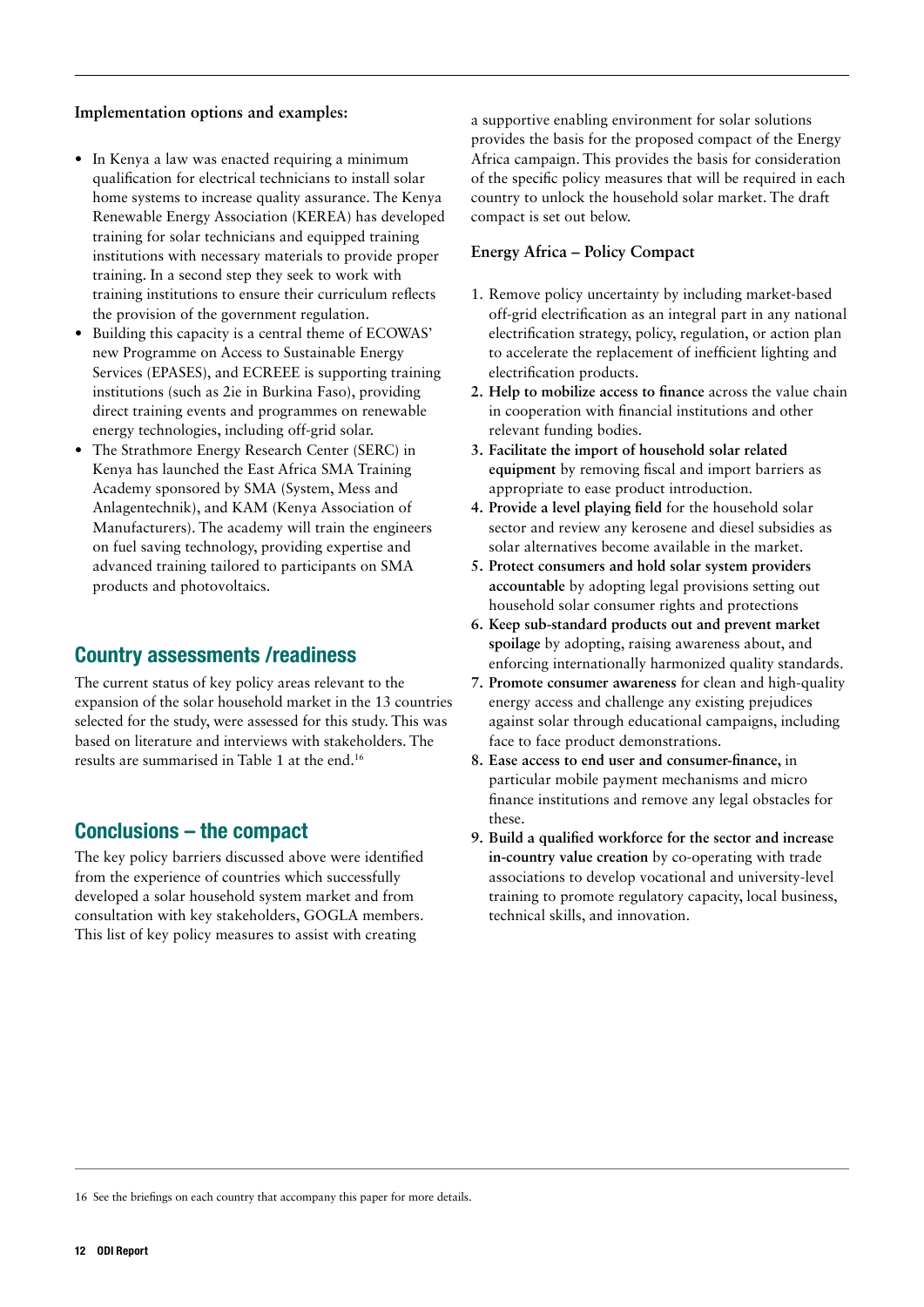## <span id="page-12-0"></span>References

GSMA (2014) *The Mobile Economy: Sub Saharan Africa 2014*. GSMA.

IMF (2013) *Energy Subsidy Reform: Lesson and Implications*. International Monetary Fund. http://www.imf.org/ external/np/pp/eng/2013/012813.pdf

Lighting Africa (2011) *The Off-Grid Lighting Market in Sub-Saharan Africa: Market Research Synthesis Report.* International Finance Corporation/World Bank.

Navigant (2015) *Analysis of the Potential Future of the Lighting Global Quality Assurance Programme.* Global Leap. http://www.cleanenergyministerial.org/Portals/2/pdfs/Potential\_Future\_of\_the\_Lighting\_Global\_QA\_Program.pdf

UNEP (2014) *Light and Livelihood: A Bright Outlook for Employment in the Transition from Fuel-Based Lighting to Electrical Alternatives*. UNEP

UNEP (2015) *Developing Effective Off-Grid Lighting Policy: Guidance note for governments in Africa.* UNEP.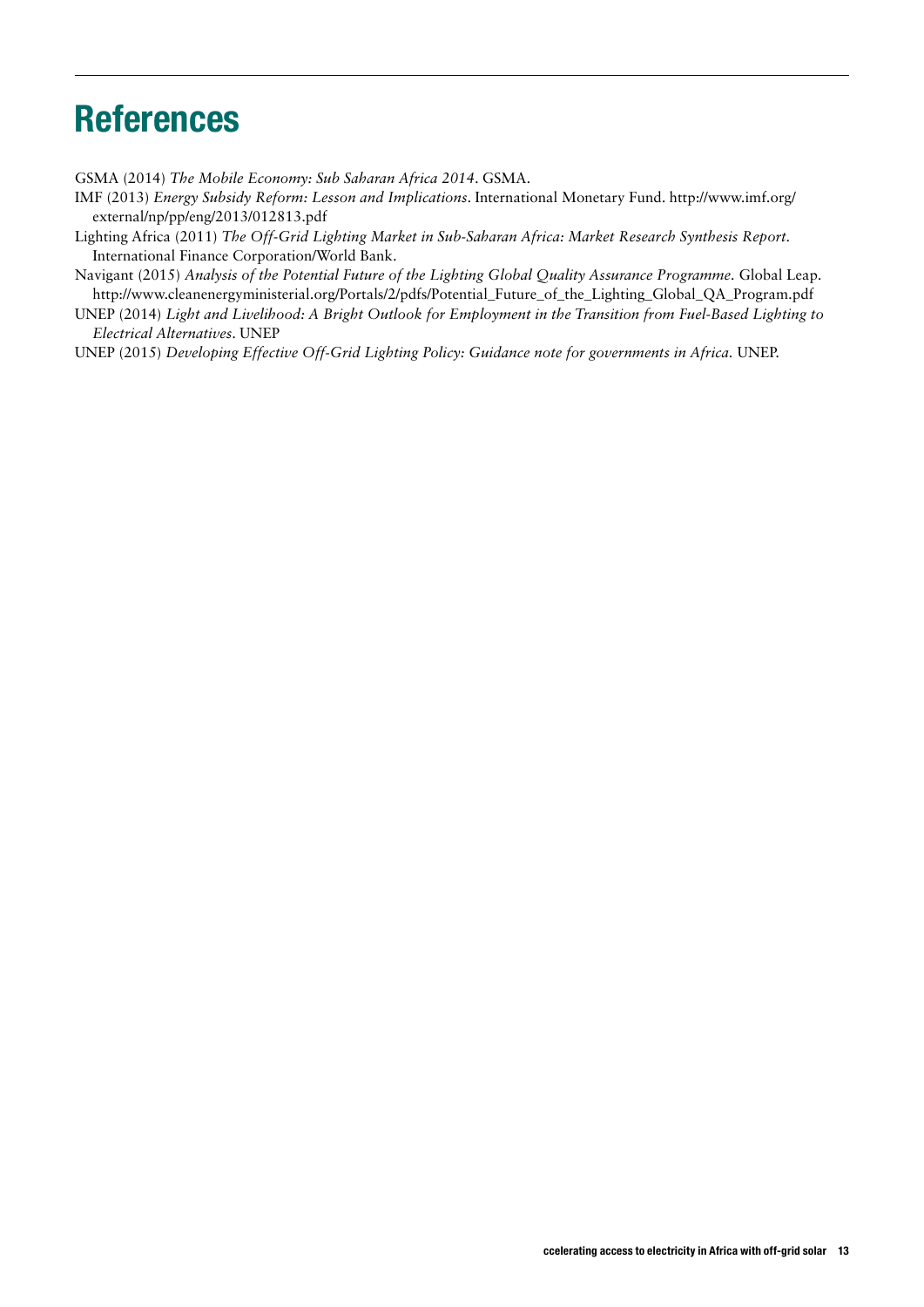Annex: Policy assessments across thirteen countries Annex: Policy assessments across thirteen countries**4** Annex: Policy assessments across thirteen<br>□<br>Pable 1: Policy assessments – current situation by country<br><sup>2</sup>

Table 1: Policy assessments - current situation by country

| <b>Policy Framework</b>                                                                                                                                                                                      | Access to Finance                                                                                                                                                                                         | riers<br>Fiscal Bar                                                                                                                                                            | and Quality Assurance<br><b>Consumer Protection</b>                                                                                                                           | Level Playing Field                                                                                                                                                                    | <b>Consumer Awareness</b>                                                                                                                                                                                   | Consumer Financing                                                                                                                                        | Level of Local Skills                                                                                                                      |
|--------------------------------------------------------------------------------------------------------------------------------------------------------------------------------------------------------------|-----------------------------------------------------------------------------------------------------------------------------------------------------------------------------------------------------------|--------------------------------------------------------------------------------------------------------------------------------------------------------------------------------|-------------------------------------------------------------------------------------------------------------------------------------------------------------------------------|----------------------------------------------------------------------------------------------------------------------------------------------------------------------------------------|-------------------------------------------------------------------------------------------------------------------------------------------------------------------------------------------------------------|-----------------------------------------------------------------------------------------------------------------------------------------------------------|--------------------------------------------------------------------------------------------------------------------------------------------|
| Their implementation is<br>policies and strategies.<br>part of energy access<br>Off-grid solutions are<br>not harmonised.                                                                                    | international investors<br>degree of uncertainty<br>is limited and a high<br>Access to foreign<br>capital and for<br>prevails                                                                             | theory exempt of VAT<br>Solar products are in<br>and tariffs. There is<br>lack of clarity about<br>the status of spare<br>parts.                                               | Low quality products are<br>already starting to spoil<br>by counterfeit products<br>the market, reinforced<br>The level of consumer<br>protection is low.                     |                                                                                                                                                                                        | The level of consumer<br>awareness can be<br>improved.                                                                                                                                                      | Consumer financing is<br>important because of<br>low income levels.                                                                                       | currently insufficient<br>The level of skills is                                                                                           |
| exemptions and provide<br>practical support for the<br>rhetoric around off-grid<br>solar and a good policy<br>Though there is strong<br>framework, more can<br>be done to clarify VAT<br>market.             | track record to benefit<br>have to have a strong<br>of the Cedi remains a<br>finance. The volatility<br>High interest rates<br>are prohibitive and<br>private companies<br>from international<br>concern. | applicable,<br>there has been a lot of<br>are currently 0%, but<br>rates in recent years.<br>actors. Import duties<br>volatility around duty<br>at least to some<br>18% VAT is | knowledge of consumer<br>protection and quality<br>assurance measures.<br>Low-quality products<br>nave reduced trust in<br>There is a little<br>the technology.               | promises of future grid<br>about giveaways and<br>kerosene subsidies.<br>SHS suppliers are<br>Government aim<br>more concerned<br>is to eliminate<br>connections.                      | where there is awareness<br>solar. This is not uniform<br>people in some regions<br>across the country, and<br>have an awareness of<br>many have a negative<br>A high percentage of<br>perception of solar. | a relatively low number<br>available in Ghana but<br>enabled systems are<br>of consumers use<br>PAYG and mobile<br>mobile money.                          | While there are high<br>and literacy, there is<br>needed to underpin<br>evels of education<br>the off-grid sector.<br>a lack of the skills |
| exemptions. More could<br>into national planning<br>supportive measures<br>framework is broadly<br>supportive, including<br>be done to integrate<br>off-grid targets and<br>The regulatory<br>VAT and tariff | capital finance is still a<br>are in place and there<br>The off-grid market<br>Reference Bureaus<br>is a strong banking<br>established. Credit<br>is relatively well-<br>sector. However,<br>challenge.   | uncertainty.<br>Commission allowed<br>exemption from VAT.<br>Certification by the<br>Energy Regulatory<br>2014,<br>Exemptions were<br>repealed in<br>increasing                | not be able to get hold<br>areas consumers may<br>are not implemented<br>Although standards<br>effectively. In some<br>of quality products<br>are in place, they              | scale giveaways may<br>national grid and the<br>mpact solar-market<br>connnections to the<br>Although kerosene<br>potential for large-<br>s not subsidied,<br>subsidies for<br>growth. | of solar products in many<br>There is high awareness<br>regions. However, lack<br>it difficult to buy good<br>of supply may make<br>quality products.                                                       | nterest rates are quite<br>high. 70% of Kenyans<br>million people already<br>are involved in Credit<br>nave mobile money<br>Cooperatives. 15<br>accounts. | Skilled workers are<br>evel of skills and<br>in neighbouring<br>There is a good<br>also in demand<br>human capital.<br>countries.          |
| products, and the level<br>of kerosene and diesel<br>in registering a solar<br>business, importing<br>products, certifying<br>uncertainties exist<br>Several policy<br>subsidies                             | fluctuations pose a high<br>prohibit access to local<br>quite limited. Currency<br>Access to finance is<br>High interest rates at<br>commercial banks<br>risk for companies<br>finance.                   | costs for end-users in<br>products drive up the<br>a very price sensitive<br>and tariffs on solar<br>High VAT rates<br>market.                                                 | protection and market<br>Standards for pico-PV<br>products are lacking.<br>development at risk<br>High influx of low<br>and counterfeits<br>quality products<br>puts consumer |                                                                                                                                                                                        | portable lighting products<br>and home systems is low.<br>Reputation of solar is not<br>Awareness of solar<br>good.                                                                                         | money is in place, but<br>mobile money market<br>regulation for mobile<br>in the country. Good<br>VIFIs are operating<br>is still in very early<br>phase. | Level of local skills is<br>low. Companies are<br>training their own<br>staff.                                                             |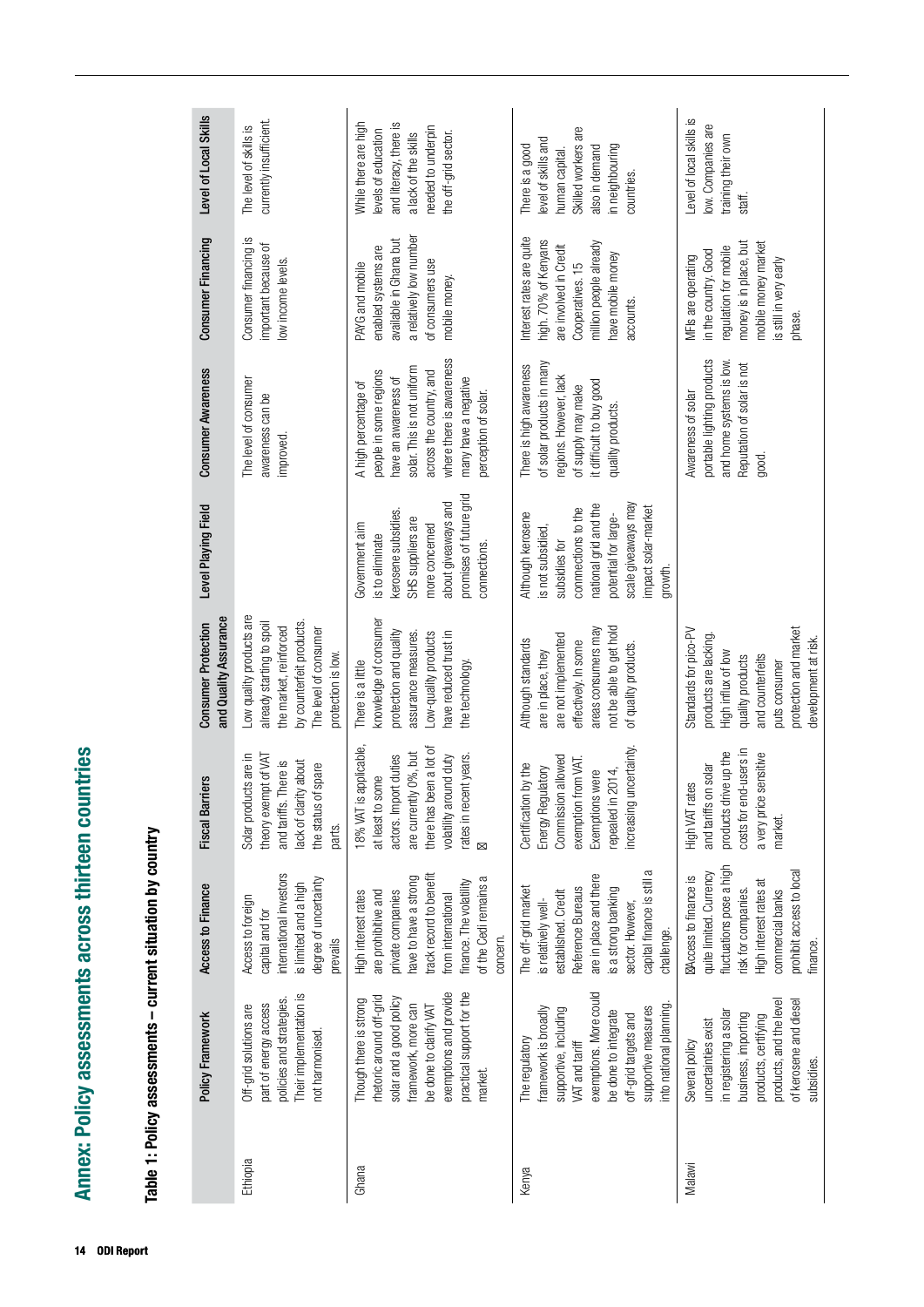|            | Policy Framework                                                                                                                                                                                                                                                                   | Access to Finance                                                                                                                                                                                                                                                                | <b>Fiscal Barriers</b>                                                                                                                                                                                  | and Quality Assurance<br><b>Consumer Protection</b>                                                                                                                                                                                                   | Level Playing Field                                                                                                                                                                                                                               | <b>Consumer Awareness</b>                                                                                                                                                                                                                                                                                                                                                    | <b>Consumer Financing</b>                                                                                                                                                                                                                                                                   | Level of Local Skills                                                                                                                                                                                                                                                         |
|------------|------------------------------------------------------------------------------------------------------------------------------------------------------------------------------------------------------------------------------------------------------------------------------------|----------------------------------------------------------------------------------------------------------------------------------------------------------------------------------------------------------------------------------------------------------------------------------|---------------------------------------------------------------------------------------------------------------------------------------------------------------------------------------------------------|-------------------------------------------------------------------------------------------------------------------------------------------------------------------------------------------------------------------------------------------------------|---------------------------------------------------------------------------------------------------------------------------------------------------------------------------------------------------------------------------------------------------|------------------------------------------------------------------------------------------------------------------------------------------------------------------------------------------------------------------------------------------------------------------------------------------------------------------------------------------------------------------------------|---------------------------------------------------------------------------------------------------------------------------------------------------------------------------------------------------------------------------------------------------------------------------------------------|-------------------------------------------------------------------------------------------------------------------------------------------------------------------------------------------------------------------------------------------------------------------------------|
| Mozambique | acknowledges on paper<br>and creates uncertainty<br>sector; the government<br>with the private sector<br>the role of the private<br>committed to provide<br>however competing<br>energy access and<br>owned FUNAE is<br>Government is<br>for companies                             | but high administrative<br>investment possible<br>is difficult, foreign<br>Access to finance<br>burdens                                                                                                                                                                          | expensive and do not<br>id tariffs<br>ncentivize product<br>make products<br>High VAT an<br>mport                                                                                                       | and number of products<br>Low market penetration<br>in the market                                                                                                                                                                                     | currently subsidised<br>Kerosene for the<br>domestic use is                                                                                                                                                                                       | A good general level of<br>awareness for solar                                                                                                                                                                                                                                                                                                                               | Is not available                                                                                                                                                                                                                                                                            | limited private sector<br>Level of skills is low<br>/ demand for skills<br>also low due to<br>activities.                                                                                                                                                                     |
| Nigeria    | committed to increasing<br>is dedicated to ensuring<br>a private sector solution<br>solar power generation,<br>both on and off grid. It<br>to fulfil this ambition.<br>Government is                                                                                               | and consumers in rural<br>especially for SMEs<br>among population,<br>areas. Solar sector<br>seen as high-risk.<br>High interest and<br>access to banks<br>very low level of                                                                                                     | customers especially<br>competitiveness and<br>cost solar products<br>solar<br>attractiveness to<br>systems. Higher<br>High cost tariffs<br>educes their<br>lower income<br>for import of<br>customers. | Non-existent consumer<br>already have caused<br>protection or quality<br>poor reputation and<br>assurance for solar<br>products. This may<br>market spoilage.                                                                                         | petrol. This is seen as<br>is highly supported by<br>welfare measure and<br>Very high subsidies<br>on kerosene and<br>Nigerians.                                                                                                                  | reputation due to previous<br>of population never heard<br>of solar power, up to 40%<br>failed solar programmes.<br>Low levels of awareness<br>of solar. Poor existing                                                                                                                                                                                                       | have access to mobile<br>rural population. Only<br>finance for SMEs and<br>Very low access to<br>0.1% of Nigerians<br>financing.                                                                                                                                                            | technicians are rare<br>due to low national<br>experience in solar<br>Skilled solar<br>PV systems.                                                                                                                                                                            |
| Rwanda     | companies. Stakeholder<br>growth of off-grid solar.<br>some policy uncertainty<br>and a focus on specific<br>ambition to support<br>coordination is also<br>An off-grid strategy<br>is being developed<br>organic, leading to<br>Support has been<br>There is political<br>absent. | High interest rates and<br>operators can access<br>target of 22% of the<br>not enough to reach<br>population by 2018.<br>sector funds, this is<br>lending restrictions<br>make it difficult for<br>Rwandan SMEs to<br>donor and private<br>enter the market.<br>Although current | There is uncertainty<br>Some products and<br>all outside current<br>exemptions from<br>equipment may<br>VAT and tariffs.<br>measures and<br>around fisca<br>exemptions.                                 | ack of capacity at the<br>Regulations to protect<br>There is lack of clarity<br>entering the market.<br>on standards, and a<br>ow quality products<br>customers are also<br>Rwanda Standards<br>increase the risk of<br>Board. This could<br>lacking. | companies rather than<br>the market as a whole.<br>products. Government<br>about the real cost of<br>directed to individual<br>customer confusion<br>subsidies have led<br>support has been<br>to some market<br>Giveaways and<br>distortion, and | how or where to purchase<br>customers may not wholly<br>products or may not know<br>of the product or role they<br>access to a wide range of<br>previous free distribution,<br>understand the true cost<br>solar may not have had<br>must play in respect of<br>extensive. Customers<br>them. As a result of<br>basic maintenance.<br>with experience of<br>Awareness is not | living under the poverty<br>prohibitive for families<br>The purchase of large<br>schemes, much focus<br>solar systems may be<br>is on the provision of<br>larger solar systems.<br>or community loan<br>some strong PAYG<br>local agricultural<br>enterprises and<br>While there are<br>je. | shortage of business,<br>needed in associated<br>capacity will also be<br>grow the market by<br>skill capacity. More<br>technical and 'soft"<br>15 times in three<br>Given the aim to<br>years, there is a<br>sectors such as<br>finance, IT and<br>management,<br>regulation |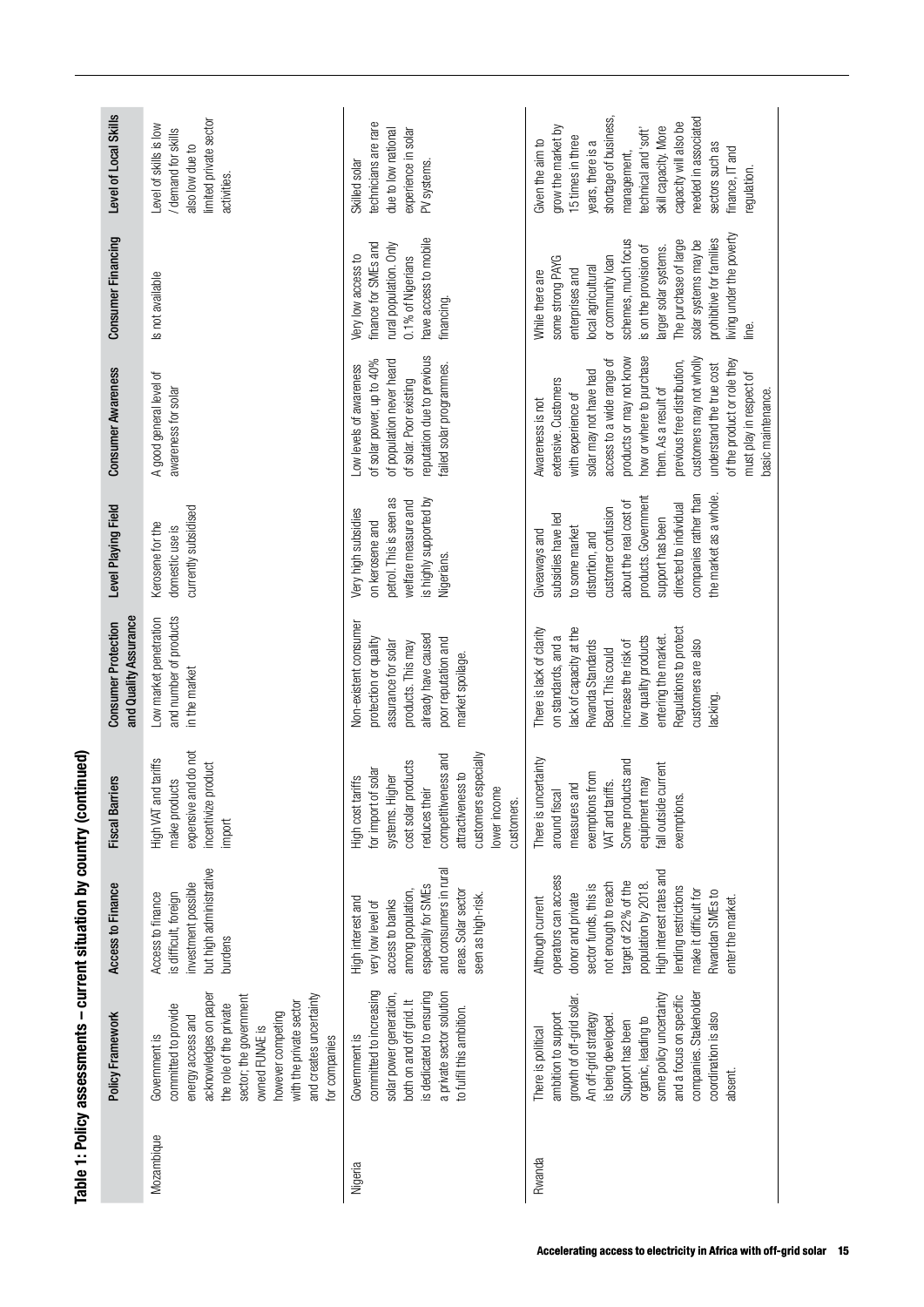|              | Policy Framework                                                                                                                                                                                                                                                                                          | Access to Finance                                                                                                                                                                                                                                                      | ers<br>Fiscal Barri                                                                                                               | and Quality Assurance<br><b>Consumer Protection</b>                                                                    | Level Playing Field                                                                                                   | <b>Consumer Awareness</b>                                                                                                                                                                                                                                    | Consumer Financing                                                                                                                                                            | Level of Local Skills                                                                                                                                                                   |
|--------------|-----------------------------------------------------------------------------------------------------------------------------------------------------------------------------------------------------------------------------------------------------------------------------------------------------------|------------------------------------------------------------------------------------------------------------------------------------------------------------------------------------------------------------------------------------------------------------------------|-----------------------------------------------------------------------------------------------------------------------------------|------------------------------------------------------------------------------------------------------------------------|-----------------------------------------------------------------------------------------------------------------------|--------------------------------------------------------------------------------------------------------------------------------------------------------------------------------------------------------------------------------------------------------------|-------------------------------------------------------------------------------------------------------------------------------------------------------------------------------|-----------------------------------------------------------------------------------------------------------------------------------------------------------------------------------------|
| Sierra Leone | consumers are absent.<br>Current policies both<br>for suppliers and                                                                                                                                                                                                                                       | critical but very limited;<br>prohibit access to local<br>currency fluctuations<br>Access to finance is<br>pose a high risk for<br>commercial banks<br>companies; high<br>interest rates at<br>finance                                                                 | costs for end-users in<br>products drive up the<br>sensitive<br>and tariffs on solar<br>High VAT rates<br>a very price<br>market. | position to enforce such<br>Sierra Leone is not in a<br>policies.                                                      |                                                                                                                       | portable lighting products<br>and home systems is fair;<br>technology reputation of<br>Awareness for solar<br>solar is not good                                                                                                                              | particularly with PAYG<br>was not recognize as<br>a significant barrier<br>Finance specifically<br>propositions                                                               | Level of local skills is<br>low, companies are<br>training their own<br>staff                                                                                                           |
| Somalia      | as that of some states,<br>Significant challenges<br>are also presented by<br>the political economy.<br>there is no regulation<br>energy policy, as well<br>focus on renewable<br>energies in national<br>Although there is a<br>specific to off-grid.                                                    | in the country, a high<br>premium is added to<br>history of instability<br>the cost of finance.<br>Given the long                                                                                                                                                      | appear to be possible.<br>Tariffs of around 15%<br>though exemptions<br>apply on imports,                                         | assurance measures in<br>There are no consumer<br>protection or quality<br>place.                                      | subsidised but some<br>nas occurred due to<br>giveaways of solar<br>market distortion<br>Kerosene is not<br>products. | consumer awareness of<br>operating in Somaliland<br>off-grid solar products<br>and in urban areas in<br>which there are solar<br>Where people know<br>of solar it is largely<br>There is very little<br>organisations are<br>via NGOs, where<br>street lamps | of locally. PAYG solar<br>is not thought highly<br>products purchased<br>are now available in<br>recommended as it<br>Microfinance is not<br>with mobile money<br>Somaliland. | educated, diaspora<br>within the country<br>and a large, more<br>entrepreneurship<br>are high levels of<br>lack of education<br>and formal skills<br>- however there<br>There is a huge |
| Tanzania     | Strong foundations are<br>most of the focus is on<br>on-grid and mini-grids<br>electrified Tanzanians<br>solutions which, even<br>These do not include<br>in place with specific<br>plans for rural areas.<br>off-grid targets, and<br>will not reach all un-<br>population growth,<br>before anticipated | established, the market<br>Finance for established<br>is still undercapitalised<br>exchange rate volatility<br>Although relatively well<br>beginning to flow, but<br>middle" in available<br>there is a "missing<br>and vulnerable to<br>players is slowly<br>support. | products<br>but batteries are not.<br>from VAT and tariffs,<br>are largely exempt<br>Quality solar                                | been created by a large<br>influx of low quality and<br>fake solar products into<br>A huge challenge has<br>the market | directly. Subsidisation<br>giveaways may affect<br>of grid access and<br>the solar market.<br>Kerosene is not         | Consumer awareness in<br>products in some other<br>the Northern Crescent<br>very high. There is low<br>and Coastal areas is<br>areas of the country.<br>awareness of solar                                                                                   | home systems is now<br>financing for solar<br>common in many<br>Pay-as-you-go<br>regions but                                                                                  | undertaken by TAREA<br>high level of human<br>There is a relatively<br>as well training by<br>training has been<br>capital and some<br>market actors.                                   |
| Uganda       | Good policy framework<br>with ambitious targets                                                                                                                                                                                                                                                           | Good framework<br>conditions                                                                                                                                                                                                                                           | on solar<br>exemptions<br>VAT & tariff<br>in place                                                                                | and ensuring consumer<br>setting, enforcement,<br>in terms of standard<br>Provisions are weak<br>protection            | No kerosene or diesel<br>subsidies                                                                                    | Is good on average                                                                                                                                                                                                                                           | infrastructure; MFI and<br>Good mobile money<br>SACCOs operating<br>actively                                                                                                  | Good in the cities                                                                                                                                                                      |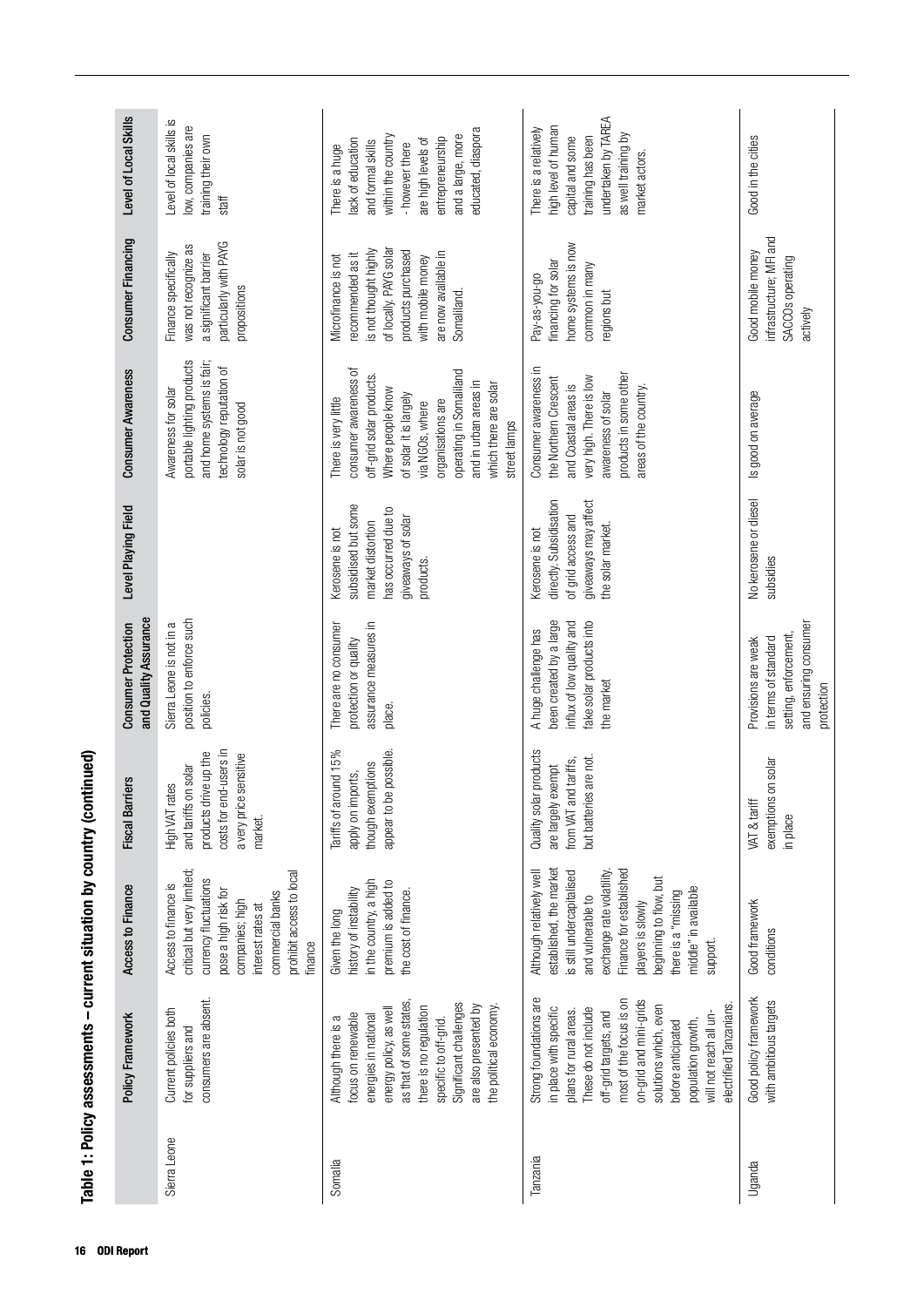|               | <b>Policy Framework</b>                                                                                                                                                                                                                                                                                                                                                                                        | Access to Finance                                                                                                                                                                                                                                            | Suei<br>Fiscal Barr                                                                                                                           | and Quality Assurance<br><b>Consumer Protection</b>                                                                                                                                                                                                                         | Level Playing Field                                                                                                                                                                | <b>Consumer Awareness</b>                                                                                                                                                                                                                                                                                    | Consumer Financing                                                                                                                                                                                                                                                                                              | Level of Local Skills                                                                                                                                                                                                                                                                                    |
|---------------|----------------------------------------------------------------------------------------------------------------------------------------------------------------------------------------------------------------------------------------------------------------------------------------------------------------------------------------------------------------------------------------------------------------|--------------------------------------------------------------------------------------------------------------------------------------------------------------------------------------------------------------------------------------------------------------|-----------------------------------------------------------------------------------------------------------------------------------------------|-----------------------------------------------------------------------------------------------------------------------------------------------------------------------------------------------------------------------------------------------------------------------------|------------------------------------------------------------------------------------------------------------------------------------------------------------------------------------|--------------------------------------------------------------------------------------------------------------------------------------------------------------------------------------------------------------------------------------------------------------------------------------------------------------|-----------------------------------------------------------------------------------------------------------------------------------------------------------------------------------------------------------------------------------------------------------------------------------------------------------------|----------------------------------------------------------------------------------------------------------------------------------------------------------------------------------------------------------------------------------------------------------------------------------------------------------|
| <b>Zambia</b> | access and has focused<br>seems more directed to<br>ecently on diversifying<br>on-grid solar and there<br>the energy crisis. Solar<br>is no clear direction of<br>voiced a clear agenda<br>is seen as a rapid way<br>the energy mix due to<br>to increase energy for<br>for increasing energy<br>but the current focus<br>The government has<br>productive purposes<br>both domestic and<br>tariff structures. | in respect of PAYG and<br>the length of the sales<br>Currency fluctuations,<br>a lack of track record<br>cycle create investor<br>Access to finance is<br>critical but limited<br>risk.                                                                      | can lengthen the sales<br>and tariffs<br>around imports and<br>creates confusion<br>A lack of clarity<br>around VAT<br>cycle.                 | Standards for pico-solar<br>products are missing to<br>and sustainable market<br>serve as a benchmark.<br>numbers of low quality<br>The potential for large<br>consumer protection<br>over the border puts<br>development at risk<br>products to come                       | 2013, and kerosene<br>expensive. Changes<br>subsidisation during<br>in fuel prices led to<br>some unintentional<br>were removed in<br>is now relatively<br>Fuel subsidies<br>2015. | country. Some areas have<br>portable lighting products<br>been reached by 'below<br>the line' marketing, but<br>be covered across the<br>the large distances to<br>is variable across the<br>country mean that in<br>others there is a low<br>Awareness for solar<br>awareness of solar.<br>and home systems | mobile money suggest<br>financing. This is at an<br>that these might help<br>early stage, however.<br>prevalence of mobile<br>The relatively strong<br>phone use and the<br>support consumer<br>growing uptake of                                                                                               | good. Companies are<br>training to employees<br>training in renewable<br>able to provide core<br>The general level of<br>and there are a few<br>skills is considered<br>focus on delivering<br>institutions which<br>technologies                                                                        |
| Zimbabwe      | electric geysers, greater<br>political focus is likely to<br>be given to solar energy<br>the off-grid sector. Due<br>other policy support for<br>and through examples<br>products there is little<br>While there is a tariff<br>to the energy crisis,<br>such as the ban on<br>exemption for solar<br>solutions                                                                                                | US\$ mitigates the forex<br>s needed to underpin<br>risk prevalent in other<br>the sector. Use of the<br>the wide and ranging<br>International finance<br>Access to finance is<br>in Zimbabwe due to<br>a significant issue<br>economic crisis.<br>countries | apply to solar products<br>respect of VAT appear<br>but not all<br>to be made for some<br>but exemptions in<br>Tariff exemptions<br>companies | assurance measures are<br>products and giveaways<br>A huge influx of cheap<br>the \$US in the country<br>neffective. The use of<br>dumping' of products<br>in place these appear<br>has led to even more<br>impacted the market<br>Though some quality<br>nas significantly | There are no kerosene<br>subsidies. Giveaways<br>and the subsidisation<br>have affected market<br>of solar products<br>dynamics                                                    | While nearly everyone in<br>Econet's scheme led to<br>hundreds of thousands<br>the country is aware of<br>solar solutions, trust in<br>of poorer quality lights<br>the technology is low.<br>reaching consumers.<br>Cheap imports and                                                                        | enabled PAYG schemes<br>may also make it easier<br>for the diaspora to help<br>Loans via microfinance<br>cost prohibitive. Mobile<br>mobile money. Internet<br>institutions are largely<br>used - with millions<br>finance solar home<br>using, or aware, of<br>enabled payments<br>are increasingly<br>systems | solar hardware in the<br>significant amount of<br>the breakdown of a<br>maintenance skills<br>high literacy rates,<br>support the sector<br>has already led to<br>technical and soft<br>Despite relatively<br>are lacking. This<br>lack of technical<br>skills needed to<br>installation and<br>country. |

Table 1: Policy assessments - current situation by country (continued) Table 1: Policy assessments – current situation by country (continued)